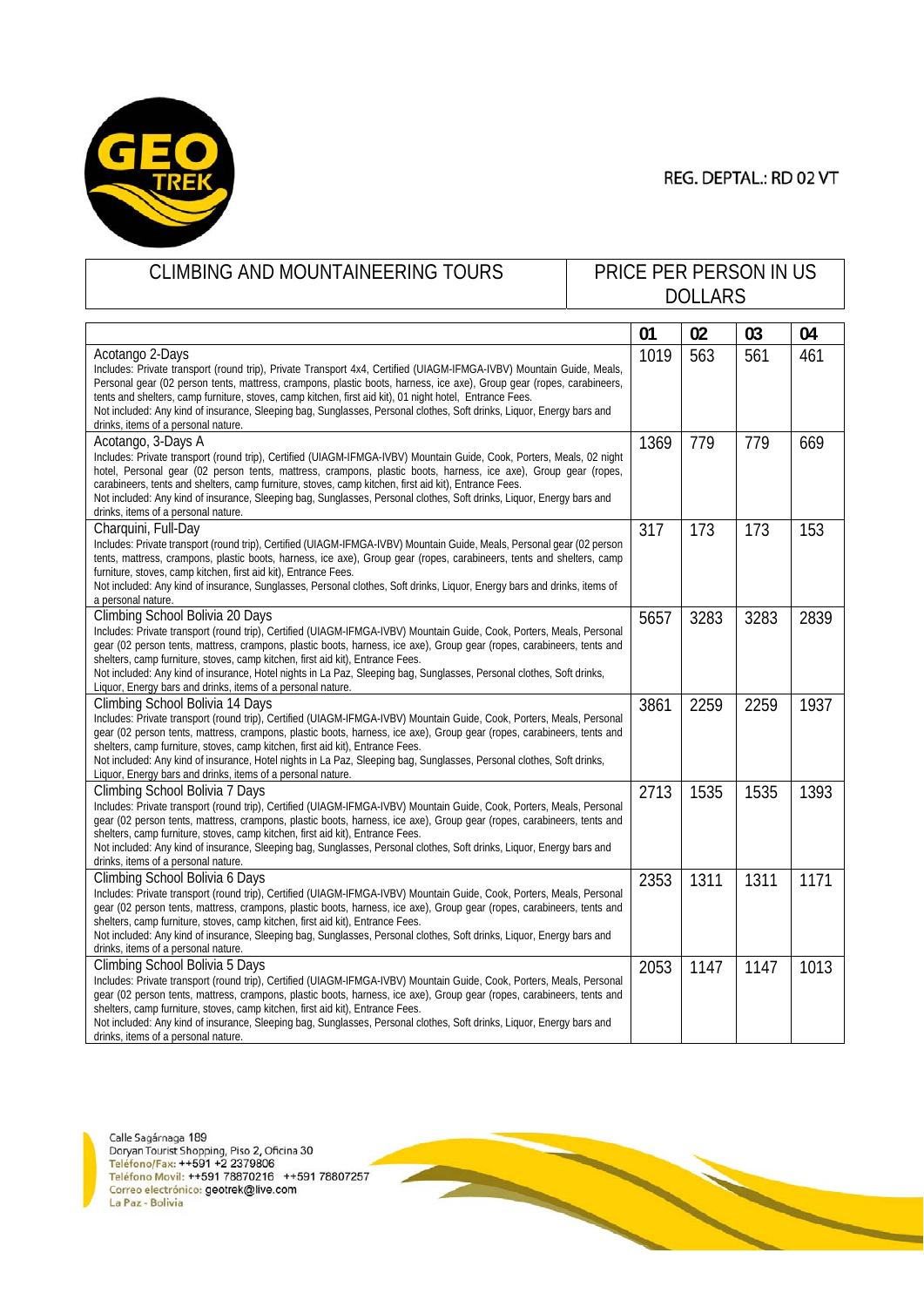

|                                                                                                                                                                                                                                                                                                                                                                                                                                                                                                                               | 01   | 02  | 03  | 04  |
|-------------------------------------------------------------------------------------------------------------------------------------------------------------------------------------------------------------------------------------------------------------------------------------------------------------------------------------------------------------------------------------------------------------------------------------------------------------------------------------------------------------------------------|------|-----|-----|-----|
| Climbing School Huayna Potosi, Full-Day<br>Includes: Private transport (round trip), Certified (UIAGM-IFMGA-IVBV) Mountain Guide, Meals, Personal gear (02 person<br>tents, mattress, crampons, plastic boots, harness, ice axe), Group gear (ropes, carabineers, tents and shelters, camp<br>furniture, stoves, camp kitchen, first aid kit), Entrance Fees.<br>Not included: Any kind of insurance, Sleeping bag, Sunglasses, Personal clothes, Soft drinks, Liguor, Energy bars and<br>drinks, items of a personal nature. | 317  | 173 | 173 | 153 |
| Climbing School Huayna Potosi, Full-Day S.I.C.<br>Includes: Private transport (round trip), Mountain Guide, Meals, Personal gear (02 person tents, mattress, crampons,<br>plastic boots, harness, ice axe), Group gear (ropes, carabineers, tents and shelters, camp furniture, stoves, camp kitchen,<br>first aid kit), Entrance Fees.<br>Not included: Any kind of insurance, Sleeping bag, Sunglasses, Personal clothes, Soft drinks, Liguor, Energy bars and<br>drinks, items of a personal nature.                       | 201  | 109 | 109 | 109 |
| Huayna Potosi, 2-Days A<br>Includes: Private transport (round trip), Certified (UIAGM-IFMGA-IVBV) Mountain Guide, Cook, Porters, Meals, Personal<br>gear (02 person tents, mattress, crampons, plastic boots, harness, ice axe), Group gear (ropes, carabineers, tents and<br>shelters, camp furniture, stoves, camp kitchen, first aid kit), Entrance Fees.<br>Not included: Any kind of insurance, Sleeping bag, Sunglasses, Personal clothes, Soft drinks, Liquor, Energy bars and<br>drinks, items of a personal nature.  | 861  | 477 | 477 | 411 |
| Huayna Potosi, 2-Days B<br>Includes: Private transport (round trip), Certified (UIAGM-IFMGA-IVBV) Mountain Guide, Cook, Meals, Personal gear (02<br>person tents, mattress, crampons, plastic boots, harness, ice axe), Group gear (ropes, carabineers, tents and shelters,<br>camp furniture, stoves, camp kitchen, first aid kit), Entrance Fees.<br>Not included: Any kind of insurance, Sleeping bag, Sunglasses, Personal clothes, Soft drinks, Liquor, Energy bars and<br>drinks, items of a personal nature.           | 775  | 433 | 433 | 365 |
| Huayna Potosi, 2-Days C<br>Includes: Private transport (round trip), Certified (UIAGM-IFMGA-IVBV) Mountain Guide, Porters, Meals, Personal gear<br>(02 person tents, mattress, crampons, plastic boots, harness, ice axe), Group gear (ropes, carabineers, tents and shelters,<br>camp furniture, stoves, camp kitchen, first aid kit), Entrance Fees.<br>Not included: Any kind of insurance, Sleeping bag, Sunglasses, Personal clothes, Soft drinks, Liquor, Energy bars and<br>drinks, items of a personal nature.        | 733  | 409 | 409 | 373 |
| Huayna Potosi, 2-Days D<br>Includes: Private transport (round trip), Certified (UIAGM-IFMGA-IVBV) Mountain Guide, Meals, Personal gear (02 person<br>tents, mattress, crampons, plastic boots, harness, ice axe), Group gear (ropes, carabineers, tents and shelters, camp<br>furniture, stoves, camp kitchen, first aid kit), Entrance Fees.<br>Not included: Any kind of insurance, Sleeping bag, Sunglasses, Personal clothes, Soft drinks, Liquor, Energy bars and<br>drinks, items of a personal nature.                 | 661  | 373 | 373 | 333 |
| Huayna Potosi, 2-Days S.I.C.<br>Includes: Private transport (round trip), Mountain Guide, Meals, Personal gear (crampons, plastic boots, harness, ice axe),<br>Group gear (ropes, carabineers, tents and shelters, camp furniture, stoves, camp kitchen, first aid kit), Entrance Fees.<br>Not included: Any kind of insurance, Sleeping bag, Sunglasses, Personal clothes, Soft drinks, Liquor, Energy bars and<br>drinks, items of a personal nature.                                                                       | 329  | 185 | 185 | 185 |
| Huayna Potosi, 3-Days A<br>Includes: Private transport (round trip), Certified (UIAGM-IFMGA-IVBV) Mountain Guide, Cook, Porters, Meals, Personal<br>gear (02 person tents, mattress, crampons, plastic boots, harness, ice axe), Group gear (ropes, carabineers, tents and<br>shelters, camp furniture, stoves, camp kitchen, first aid kit), Entrance Fees.<br>Not included: Any kind of insurance, Sleeping bag, Sunglasses, Personal clothes, Soft drinks, Liquor, Energy bars and<br>drinks itams of a narsonal natural   | 1191 | 671 | 671 | 601 |

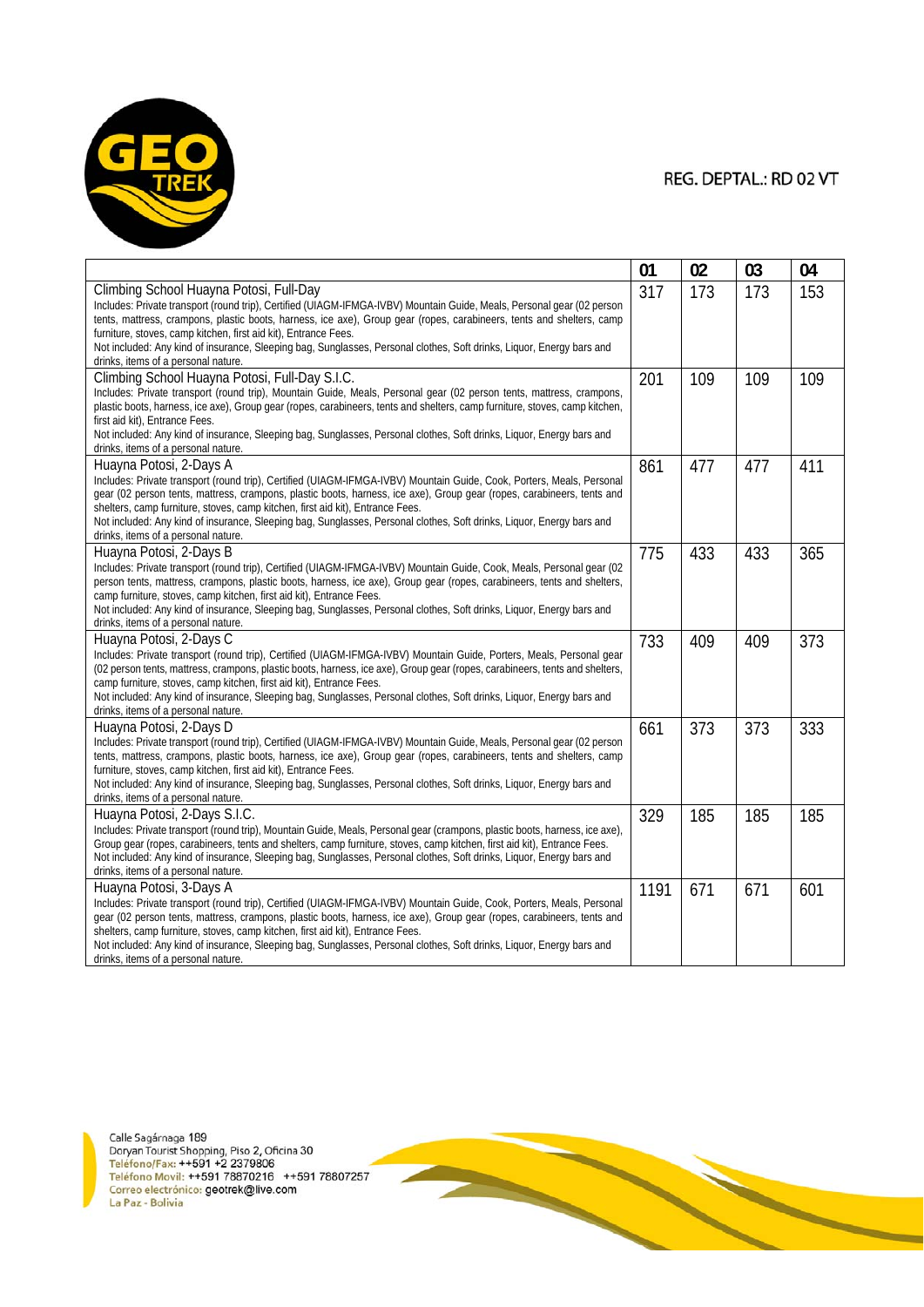

|                                                                                                                                                                                                                                                 | 01   | 02  | 03  | 04  |
|-------------------------------------------------------------------------------------------------------------------------------------------------------------------------------------------------------------------------------------------------|------|-----|-----|-----|
| Huayna Potosi, 3-Days B                                                                                                                                                                                                                         | 1063 | 603 | 603 | 531 |
| Includes: Private transport (round trip), Certified (UIAGM-IFMGA-IVBV) Mountain Guide, Cook, Meals, Personal gear (02                                                                                                                           |      |     |     |     |
| person tents, mattress, crampons, plastic boots, harness, ice axe), Group gear (ropes, carabineers, tents and shelters,                                                                                                                         |      |     |     |     |
| camp furniture, stoves, camp kitchen, first aid kit), Entrance Fees.                                                                                                                                                                            |      |     |     |     |
| Not included: Any kind of insurance, Sleeping bag, Sunglasses, Personal clothes, Soft drinks, Liquor, Energy bars and                                                                                                                           |      |     |     |     |
| drinks, items of a personal nature.                                                                                                                                                                                                             |      |     |     |     |
| Huayna Potosi, 3-Days C                                                                                                                                                                                                                         | 1019 | 581 | 581 | 555 |
| Includes: Private transport (round trip), Certified (UIAGM-IFMGA-IVBV) Mountain Guide, Porters, Meals, Personal gear                                                                                                                            |      |     |     |     |
| (02 person tents, mattress, crampons, plastic boots, harness, ice axe), Group gear (ropes, carabineers, tents and shelters,                                                                                                                     |      |     |     |     |
| camp furniture, stoves, camp kitchen, first aid kit), Entrance Fees.                                                                                                                                                                            |      |     |     |     |
| Not included: Any kind of insurance, Sleeping bag, Sunglasses, Personal clothes, Soft drinks, Liquor, Energy bars and                                                                                                                           |      |     |     |     |
| drinks, items of a personal nature.                                                                                                                                                                                                             |      |     |     |     |
| Huayna Potosi, 3-Days D                                                                                                                                                                                                                         | 891  | 515 | 515 | 483 |
| Includes: Private transport (round trip), Certified (UIAGM-IFMGA-IVBV) Mountain Guide, Meals, Personal gear (02 person<br>tents, mattress, crampons, plastic boots, harness, ice axe), Group gear (ropes, carabineers, tents and shelters, camp |      |     |     |     |
| furniture, stoves, camp kitchen, first aid kit), Entrance Fees.                                                                                                                                                                                 |      |     |     |     |
| Not included: Any kind of insurance, Sleeping bag, Sunglasses, Personal clothes, Soft drinks, Liguor, Energy bars and                                                                                                                           |      |     |     |     |
| drinks, items of a personal nature.                                                                                                                                                                                                             |      |     |     |     |
| Huayna Potosi, 3-Days S.I.C.                                                                                                                                                                                                                    | 391  | 227 | 227 | 227 |
| Includes: Private transport (round trip), Mountain Guide, Meals, Personal gear (crampons, plastic boots, harness, ice axe),                                                                                                                     |      |     |     |     |
| Group gear (ropes, carabineers, tents and shelters, camp furniture, stoves, camp kitchen, first aid kit), Entrance Fees.                                                                                                                        |      |     |     |     |
| Not included: Any kind of insurance, Sleeping bag, Sunglasses, Personal clothes, Soft drinks, Liguor, Energy bars and                                                                                                                           |      |     |     |     |
| drinks, items of a personal nature.                                                                                                                                                                                                             |      |     |     |     |
| Illimani, 4-Days A                                                                                                                                                                                                                              | 1535 | 827 | 827 | 729 |
| Includes: Private transport (round trip), Certified (UIAGM-IFMGA-IVBV) Mountain Guide, Cook, Porters, Meals, Personal                                                                                                                           |      |     |     |     |
| gear (02 person tents, mattress, crampons, plastic boots, harness, ice axe), Group gear (ropes, carabineers, tents and                                                                                                                          |      |     |     |     |
| shelters, camp furniture, stoves, camp kitchen, first aid kit), Entrance Fees.                                                                                                                                                                  |      |     |     |     |
| Not included: Any kind of insurance, Sleeping bag, Sunglasses, Personal clothes, Soft drinks, Liquor, Energy bars and                                                                                                                           |      |     |     |     |
| drinks, items of a personal nature.                                                                                                                                                                                                             |      |     |     |     |
| Illimani, 4-Days B                                                                                                                                                                                                                              | 1349 | 731 | 731 | 627 |
| Includes: Private transport (round trip), Certified (UIAGM-IFMGA-IVBV) Mountain Guide, Cook, Meals, Personal gear (02                                                                                                                           |      |     |     |     |
| person tents, mattress, crampons, plastic boots, harness, ice axe), Group gear (ropes, carabineers, tents and shelters,                                                                                                                         |      |     |     |     |
| camp furniture, stoves, camp kitchen, first aid kit), Entrance Fees.                                                                                                                                                                            |      |     |     |     |
| Not included: Any kind of insurance, Sleeping bag, Sunglasses, Personal clothes, Soft drinks, Liguor, Energy bars and                                                                                                                           |      |     |     |     |
| drinks, items of a personal nature.                                                                                                                                                                                                             |      |     |     |     |
| Illimani, 4-Days C                                                                                                                                                                                                                              | 1293 | 701 | 701 | 657 |
| Includes: Private transport (round trip), Certified (UIAGM-IFMGA-IVBV) Mountain Guide, Porters, Meals, Personal gear                                                                                                                            |      |     |     |     |
| (02 person tents, mattress, crampons, plastic boots, harness, ice axe), Group gear (ropes, carabineers, tents and shelters,<br>camp furniture, stoves, camp kitchen, first aid kit), Entrance Fees.                                             |      |     |     |     |
| Not included: Any kind of insurance, Sleeping bag, Sunglasses, Personal clothes, Soft drinks, Liguor, Energy bars and                                                                                                                           |      |     |     |     |
| drinks, items of a personal nature.                                                                                                                                                                                                             |      |     |     |     |
| Illimani, 4-Days D                                                                                                                                                                                                                              | 1121 | 613 | 613 | 563 |
| Includes: Private transport (round trip), Certified (UIAGM-IFMGA-IVBV) Mountain Guide, Meals, Personal gear (02 person                                                                                                                          |      |     |     |     |
| tents, mattress, crampons, plastic boots, harness, ice axe), Group gear (ropes, carabineers, tents and shelters, camp                                                                                                                           |      |     |     |     |
| furniture, stoves, camp kitchen, first aid kit), Entrance Fees.                                                                                                                                                                                 |      |     |     |     |
| Not included: Any kind of insurance, Sleeping bag, Sunglasses, Personal clothes, Soft drinks, Liguor, Energy bars and                                                                                                                           |      |     |     |     |
| drinks, items of a personal nature.                                                                                                                                                                                                             |      |     |     |     |
| Mururata, 3-Days A                                                                                                                                                                                                                              | 1105 | 597 | 597 | 531 |
| Includes: Private transport (round trip), Certified (UIAGM-IFMGA-IVBV) Mountain Guide, Cook, Porters, Meals, Personal                                                                                                                           |      |     |     |     |
| gear (02 person tents, mattress, crampons, plastic boots, harness, ice axe), Group gear (ropes, carabineers, tents and                                                                                                                          |      |     |     |     |
| shelters, camp furniture, stoves, camp kitchen, first aid kit), Entrance Fees.                                                                                                                                                                  |      |     |     |     |
| Not included: Any kind of insurance, Sleeping bag, Sunglasses, Personal clothes, Soft drinks, Liquor, Energy bars and                                                                                                                           |      |     |     |     |
| drinks, items of a personal nature.                                                                                                                                                                                                             |      |     |     |     |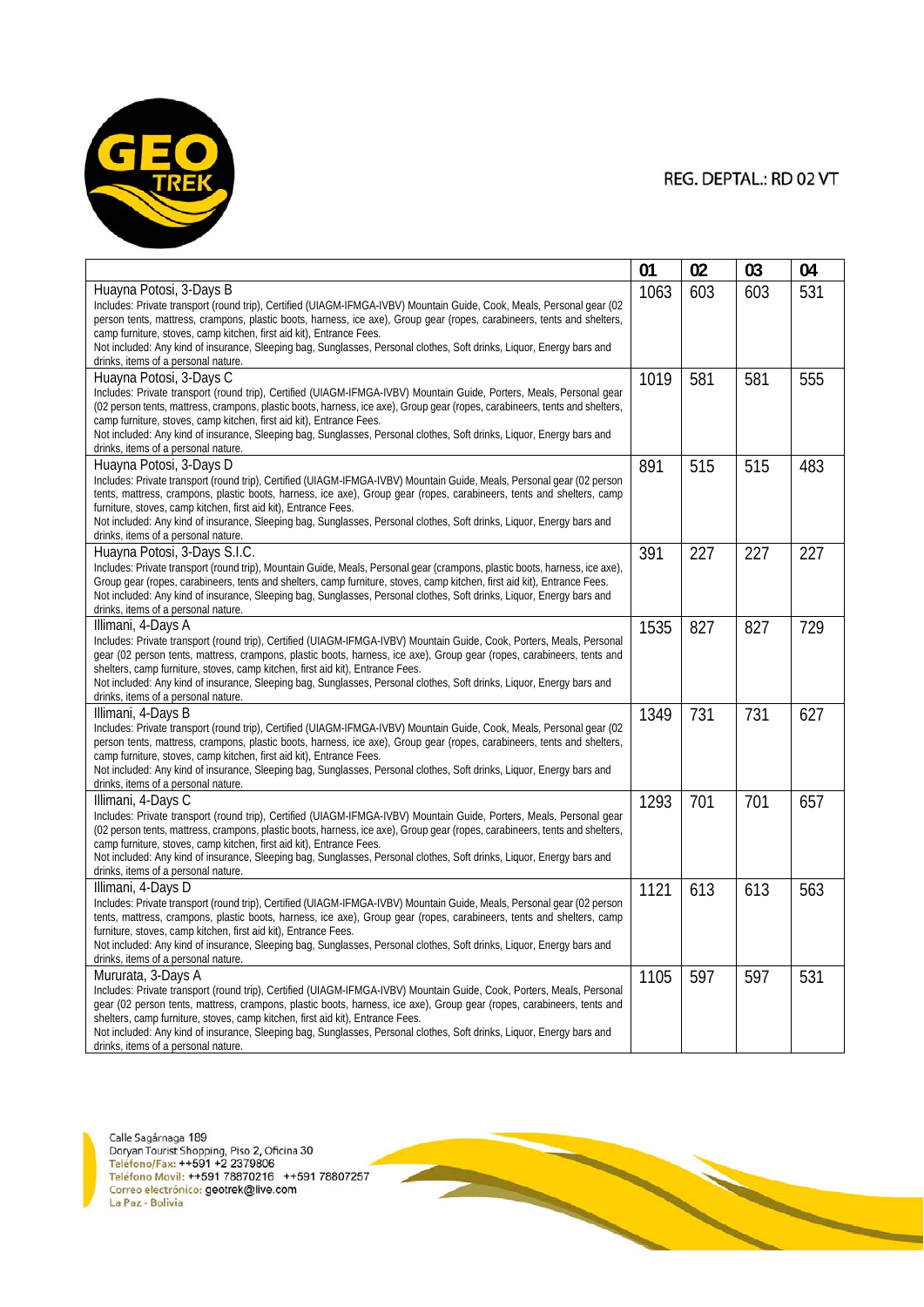

|                                                                                                                                                                                                                                                 | 01   | 02   | 03   | 04   |
|-------------------------------------------------------------------------------------------------------------------------------------------------------------------------------------------------------------------------------------------------|------|------|------|------|
| Mururata, 3-Days B                                                                                                                                                                                                                              | 977  | 529  | 529  | 461  |
| Includes: Private transport (round trip), Certified (UIAGM-IFMGA-IVBV) Mountain Guide, Cook, Meals, Personal gear (02                                                                                                                           |      |      |      |      |
| person tents, mattress, crampons, plastic boots, harness, ice axe), Group gear (ropes, carabineers, tents and shelters,                                                                                                                         |      |      |      |      |
| camp furniture, stoves, camp kitchen, first aid kit), Entrance Fees.                                                                                                                                                                            |      |      |      |      |
| Not included: Any kind of insurance, Sleeping bag, Sunglasses, Personal clothes, Soft drinks, Liquor, Energy bars and                                                                                                                           |      |      |      |      |
| drinks, items of a personal nature.                                                                                                                                                                                                             |      |      |      |      |
| Mururata, 3-Days C                                                                                                                                                                                                                              | 933  | 507  | 507  | 483  |
| Includes: Private transport (round trip), Certified (UIAGM-IFMGA-IVBV) Mountain Guide, Porters, Meals, Personal gear                                                                                                                            |      |      |      |      |
| (02 person tents, mattress, crampons, plastic boots, harness, ice axe), Group gear (ropes, carabineers, tents and shelters,                                                                                                                     |      |      |      |      |
| camp furniture, stoves, camp kitchen, first aid kit), Entrance Fees.                                                                                                                                                                            |      |      |      |      |
| Not included: Any kind of insurance, Sleeping bag, Sunglasses, Personal clothes, Soft drinks, Liquor, Energy bars and<br>drinks, items of a personal nature.                                                                                    |      |      |      |      |
|                                                                                                                                                                                                                                                 |      |      |      |      |
| Mururata, 3-Days D                                                                                                                                                                                                                              | 805  | 441  | 441  | 413  |
| Includes: Private transport (round trip), Certified (UIAGM-IFMGA-IVBV) Mountain Guide, Meals, Personal gear (02 person<br>tents, mattress, crampons, plastic boots, harness, ice axe), Group gear (ropes, carabineers, tents and shelters, camp |      |      |      |      |
| furniture, stoves, camp kitchen, first aid kit), Entrance Fees.                                                                                                                                                                                 |      |      |      |      |
| Not included: Any kind of insurance, Sleeping bag, Sunglasses, Personal clothes, Soft drinks, Liguor, Energy bars and                                                                                                                           |      |      |      |      |
| drinks, items of a personal nature.                                                                                                                                                                                                             |      |      |      |      |
| Sajama, 4-Days A                                                                                                                                                                                                                                | 1661 | 905  | 905  | 781  |
| Includes: Private transport (round trip), Certified (UIAGM-IFMGA-IVBV) Mountain Guide, Cook, Porters, Meals, Personal                                                                                                                           |      |      |      |      |
| gear (02 person tents, mattress, crampons, plastic boots, harness, ice axe), Group gear (ropes, carabineers, tents and                                                                                                                          |      |      |      |      |
| shelters, camp furniture, stoves, camp kitchen, first aid kit), Entrance Fees.                                                                                                                                                                  |      |      |      |      |
| Not included: Any kind of insurance, Sleeping bag, Sunglasses, Personal clothes, Soft drinks, Liquor, Energy bars and                                                                                                                           |      |      |      |      |
| drinks, items of a personal nature.                                                                                                                                                                                                             |      |      |      |      |
| Sajama, 4-Days B                                                                                                                                                                                                                                | 1533 | 839  | 839  | 709  |
| Includes: Private transport (round trip), Certified (UIAGM-IFMGA-IVBV) Mountain Guide, Cook, Meals, Personal gear (02                                                                                                                           |      |      |      |      |
| person tents, mattress, crampons, plastic boots, harness, ice axe), Group gear (ropes, carabineers, tents and shelters,                                                                                                                         |      |      |      |      |
| camp furniture, stoves, camp kitchen, first aid kit), Entrance Fees.                                                                                                                                                                            |      |      |      |      |
| Not included: Any kind of insurance, Sleeping bag, Sunglasses, Personal clothes, Soft drinks, Liquor, Energy bars and                                                                                                                           |      |      |      |      |
| drinks, items of a personal nature.                                                                                                                                                                                                             |      |      |      |      |
| Sajama, 4-Days C                                                                                                                                                                                                                                | 1433 | 787  | 787  | 717  |
| Includes: Private transport (round trip), Certified (UIAGM-IFMGA-IVBV) Mountain Guide, Porters, Meals, Personal gear                                                                                                                            |      |      |      |      |
| (02 person tents, mattress, crampons, plastic boots, harness, ice axe), Group gear (ropes, carabineers, tents and shelters,<br>camp furniture, stoves, camp kitchen, first aid kit), Entrance Fees.                                             |      |      |      |      |
| Not included: Any kind of insurance, Sleeping bag, Sunglasses, Personal clothes, Soft drinks, Liguor, Energy bars and                                                                                                                           |      |      |      |      |
| drinks, items of a personal nature.                                                                                                                                                                                                             |      |      |      |      |
| Sajama, 4-Days D                                                                                                                                                                                                                                | 1261 | 699  | 699  | 623  |
| Includes: Private transport (round trip), Certified (UIAGM-IFMGA-IVBV) Mountain Guide, Meals, Personal gear (02 person                                                                                                                          |      |      |      |      |
| tents, mattress, crampons, plastic boots, harness, ice axe), Group gear (ropes, carabineers, tents and shelters, camp                                                                                                                           |      |      |      |      |
| furniture, stoves, camp kitchen, first aid kit), Entrance Fees.                                                                                                                                                                                 |      |      |      |      |
| Not included: Any kind of insurance, Sleeping bag, Sunglasses, Personal clothes, Soft drinks, Liguor, Energy bars and                                                                                                                           |      |      |      |      |
| drinks, items of a personal nature.                                                                                                                                                                                                             |      |      |      |      |
| Sajama, 5-Days A                                                                                                                                                                                                                                | 2261 | 1241 | 1241 | 1061 |
| Includes: Private transport (round trip), Certified (UIAGM-IFMGA-IVBV) Mountain Guide, Cook, Porters, Meals, 01-night                                                                                                                           |      |      |      |      |
| hotel, Personal gear (02 person tents, mattress, crampons, plastic boots, harness, ice axe), Group gear (ropes,                                                                                                                                 |      |      |      |      |
| carabineers, tents and shelters, camp furniture, stoves, camp kitchen, first aid kit), Entrance Fees.                                                                                                                                           |      |      |      |      |
| Not included: Any kind of insurance, Sleeping bag, Sunglasses, Personal clothes, Soft drinks, Liguor, Energy bars and<br>drinks, items of a personal nature.                                                                                    |      |      |      |      |
|                                                                                                                                                                                                                                                 |      |      |      |      |
| Sajama, 5-Days B                                                                                                                                                                                                                                | 2047 | 1129 | 1129 | 943  |
| Includes: Private transport (round trip), Certified (UIAGM-IFMGA-IVBV) Mountain Guide, Cook, Meals, 01-night hotel,<br>Personal gear (02 person tents, mattress, crampons, plastic boots, harness, ice axe), Group gear (ropes, carabineers,    |      |      |      |      |
| tents and shelters, camp furniture, stoves, camp kitchen, first aid kit), Entrance Fees.                                                                                                                                                        |      |      |      |      |
| Not included: Any kind of insurance, Sleeping bag, Sunglasses, Personal clothes, Soft drinks, Liquor, Energy bars and                                                                                                                           |      |      |      |      |
| drinks, items of a personal nature.                                                                                                                                                                                                             |      |      |      |      |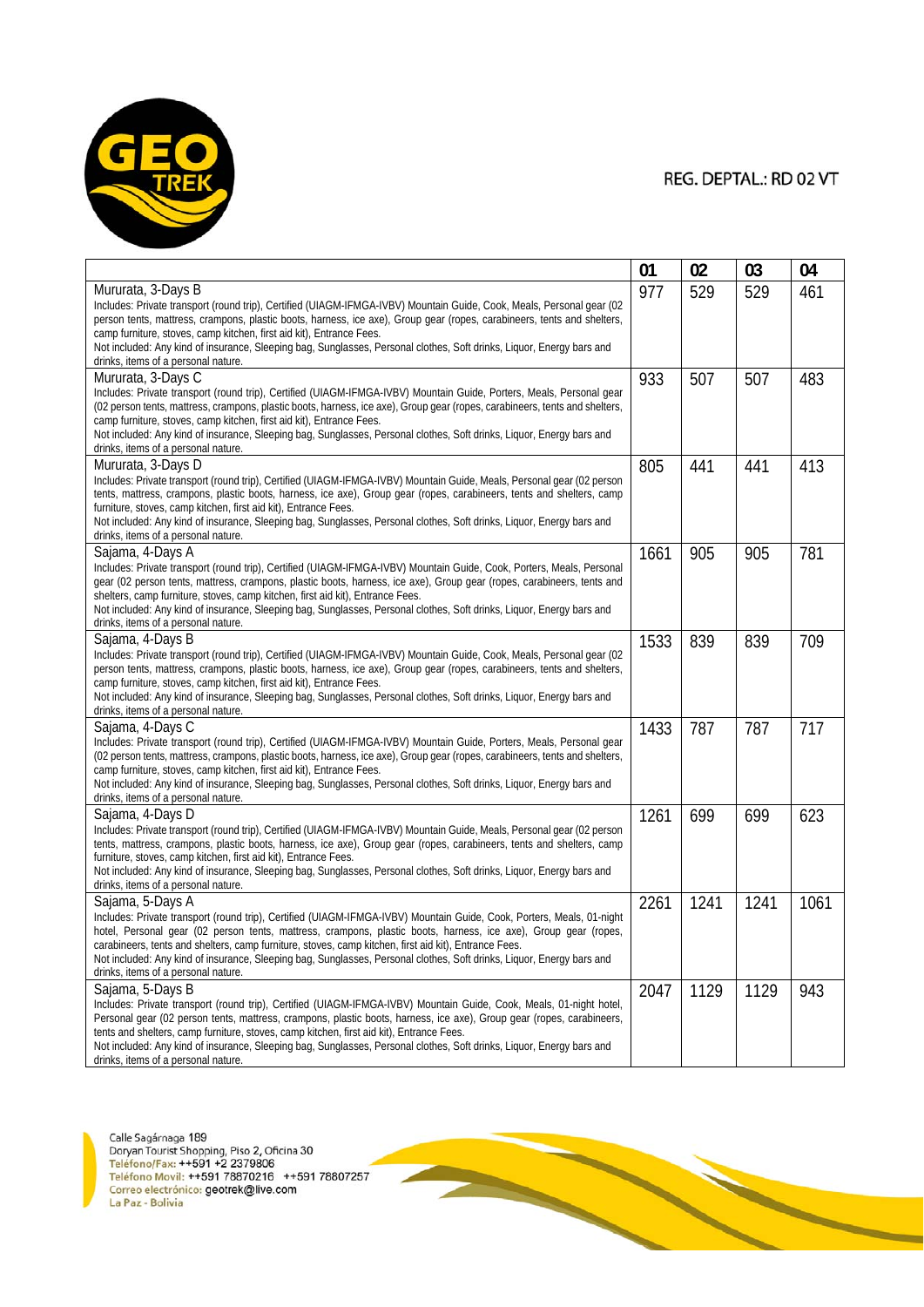

| Sajama, 5-Days C<br>983<br>1975<br>1093<br>1093<br>Includes: Private transport (round trip), Certified (UIAGM-IFMGA-IVBV) Mountain Guide, Porters, 01-night hotel, Meals,<br>Personal gear (02 person tents, mattress, crampons, plastic boots, harness, ice axe), Group gear (ropes, carabineers,<br>tents and shelters, camp furniture, stoves, camp kitchen, first aid kit), Entrance Fees.<br>Not included: Any kind of insurance, Sleeping bag, Sunglasses, Personal clothes, Soft drinks, Liguor, Energy bars and<br>drinks, items of a personal nature.<br>Sajama, 5-Days D<br>1761<br>981<br>981<br>865<br>Includes: Private transport (round trip), Certified (UIAGM-IFMGA-IVBV) Mountain Guide, 01-night hotel, Meals, Personal<br>gear (02 person tents, mattress, crampons, plastic boots, harness, ice axe), Group gear (ropes, carabineers, tents and<br>shelters, camp furniture, stoves, camp kitchen, first aid kit), Entrance Fees.<br>Not included: Any kind of insurance, Sleeping bag, Sunglasses, Personal clothes, Soft drinks, Liguor, Energy bars and<br>drinks, items of a personal nature<br>611<br>1133<br>611<br>539<br>Pequeño Alpamayo, 3-Days A<br>Includes: Private transport (round trip), Certified (UIAGM-IFMGA-IVBV) Mountain Guide, Cook, Porters, Meals, Personal<br>gear (02 person tents, mattress, crampons, plastic boots, harness, ice axe), Group gear (ropes, carabineers, tents and<br>shelters, camp furniture, stoves, camp kitchen, first aid kit), Entrance Fees.<br>Not included: Any kind of insurance, Sleeping bag, Sunglasses, Personal clothes, Soft drinks, Liquor, Energy bars and<br>drinks, items of a personal nature<br>545<br>Pequeño Alpamayo, 3-Days B<br>545<br>1005<br>467<br>Includes: Private transport (round trip), Certified (UIAGM-IFMGA-IVBV) Mountain Guide, Cook, Meals, Personal gear (02<br>person tents, mattress, crampons, plastic boots, harness, ice axe), Group gear (ropes, carabineers, tents and shelters,<br>camp furniture, stoves, camp kitchen, first aid kit), Entrance Fees.<br>Not included: Any kind of insurance, Sleeping bag, Sunglasses, Personal clothes, Soft drinks, Liquor, Energy bars and<br>drinks, items of a personal nature.<br>Pequeño Alpamayo, 3-Days C<br>523<br>963<br>523<br>491<br>Includes: Private transport (round trip), Certified (UIAGM-IFMGA-IVBV) Mountain Guide, Porters, Meals, Personal gear<br>(02 person tents, mattress, crampons, plastic boots, harness, ice axe), Group gear (ropes, carabineers, tents and shelters,<br>camp furniture, stoves, camp kitchen, first aid kit), Entrance Fees.<br>Not included: Any kind of insurance, Sleeping bag, Sunglasses, Personal clothes, Soft drinks, Liguor, Energy bars and<br>drinks, items of a personal nature.<br>Pequeño Alpamayo, 3-Days D<br>833<br>455<br>455<br>421<br>Includes: Private transport (round trip), Certified (UIAGM-IFMGA-IVBV) Mountain Guide, Meals, Personal gear (02 person<br>tents, mattress, crampons, plastic boots, harness, ice axe), Group gear (ropes, carabineers, tents and shelters, camp<br>furniture, stoves, camp kitchen, first aid kit), Entrance Fees.<br>Not included: Any kind of insurance, Sleeping bag, Sunglasses, Personal clothes, Soft drinks, Liguor, Energy bars and<br>drinks, items of a personal nature.<br>1163<br>1163<br>Illampu, 6-Days A<br>2153<br>1045<br>Includes: Private transport (round trip), Certified (UIAGM-IFMGA-IVBV) Mountain Guide, Cook, Porters, Meals, Personal<br>gear (02 person tents, mattress, crampons, plastic boots, harness, ice axe), Group gear (ropes, carabineers, tents and<br>shelters, camp furniture, stoves, camp kitchen, first aid kit), Entrance Fees.<br>Not included: Any kind of insurance, Sleeping bag, Sunglasses, Personal clothes, Soft drinks, Liguor, Energy bars and<br>drinks, items of a personal nature<br>1031<br>Illampu, 6-Days B<br>1897<br>1031<br>905<br>Includes: Private transport (round trip), Certified (UIAGM-IFMGA-IVBV) Mountain Guide, Cook, Meals, Personal gear (02<br>person tents, mattress, crampons, plastic boots, harness, ice axe), Group gear (ropes, carabineers, tents and shelters,<br>camp furniture, stoves, camp kitchen, first aid kit), Entrance Fees.<br>Not included: Any kind of insurance, Sleeping bag, Sunglasses, Personal clothes, Soft drinks, Liguor, Energy bars and<br>drinks, items of a personal nature.<br>985<br>985<br>951<br>Illampu, 6-Days C<br>1811<br>Includes: Private transport (round trip), Certified (UIAGM-IFMGA-IVBV) Mountain Guide, Porters, Meals, Personal gear<br>(02 person tents, mattress, crampons, plastic boots, harness, ice axe), Group gear (ropes, carabineers, tents and shelters,<br>camp furniture, stoves, camp kitchen, first aid kit), Entrance Fees.<br>Not included: Any kind of insurance, Sleeping bag, Sunglasses, Personal clothes, Soft drinks, Liquor, Energy bars and |                                     | 01 | 02 | 03 | 04 |
|------------------------------------------------------------------------------------------------------------------------------------------------------------------------------------------------------------------------------------------------------------------------------------------------------------------------------------------------------------------------------------------------------------------------------------------------------------------------------------------------------------------------------------------------------------------------------------------------------------------------------------------------------------------------------------------------------------------------------------------------------------------------------------------------------------------------------------------------------------------------------------------------------------------------------------------------------------------------------------------------------------------------------------------------------------------------------------------------------------------------------------------------------------------------------------------------------------------------------------------------------------------------------------------------------------------------------------------------------------------------------------------------------------------------------------------------------------------------------------------------------------------------------------------------------------------------------------------------------------------------------------------------------------------------------------------------------------------------------------------------------------------------------------------------------------------------------------------------------------------------------------------------------------------------------------------------------------------------------------------------------------------------------------------------------------------------------------------------------------------------------------------------------------------------------------------------------------------------------------------------------------------------------------------------------------------------------------------------------------------------------------------------------------------------------------------------------------------------------------------------------------------------------------------------------------------------------------------------------------------------------------------------------------------------------------------------------------------------------------------------------------------------------------------------------------------------------------------------------------------------------------------------------------------------------------------------------------------------------------------------------------------------------------------------------------------------------------------------------------------------------------------------------------------------------------------------------------------------------------------------------------------------------------------------------------------------------------------------------------------------------------------------------------------------------------------------------------------------------------------------------------------------------------------------------------------------------------------------------------------------------------------------------------------------------------------------------------------------------------------------------------------------------------------------------------------------------------------------------------------------------------------------------------------------------------------------------------------------------------------------------------------------------------------------------------------------------------------------------------------------------------------------------------------------------------------------------------------------------------------------------------------------------------------------------------------------------------------------------------------------------------------------------------------------------------------------------------------------------------------------------------------------------------------------------------------------------------------------------------------------------------------------------------------------------------------------------------------------------------------------------------------------------------------------------------------------------------------------------------------------------------------------------------------------------------------------------------------------|-------------------------------------|----|----|----|----|
|                                                                                                                                                                                                                                                                                                                                                                                                                                                                                                                                                                                                                                                                                                                                                                                                                                                                                                                                                                                                                                                                                                                                                                                                                                                                                                                                                                                                                                                                                                                                                                                                                                                                                                                                                                                                                                                                                                                                                                                                                                                                                                                                                                                                                                                                                                                                                                                                                                                                                                                                                                                                                                                                                                                                                                                                                                                                                                                                                                                                                                                                                                                                                                                                                                                                                                                                                                                                                                                                                                                                                                                                                                                                                                                                                                                                                                                                                                                                                                                                                                                                                                                                                                                                                                                                                                                                                                                                                                                                                                                                                                                                                                                                                                                                                                                                                                                                                                                                                                        |                                     |    |    |    |    |
|                                                                                                                                                                                                                                                                                                                                                                                                                                                                                                                                                                                                                                                                                                                                                                                                                                                                                                                                                                                                                                                                                                                                                                                                                                                                                                                                                                                                                                                                                                                                                                                                                                                                                                                                                                                                                                                                                                                                                                                                                                                                                                                                                                                                                                                                                                                                                                                                                                                                                                                                                                                                                                                                                                                                                                                                                                                                                                                                                                                                                                                                                                                                                                                                                                                                                                                                                                                                                                                                                                                                                                                                                                                                                                                                                                                                                                                                                                                                                                                                                                                                                                                                                                                                                                                                                                                                                                                                                                                                                                                                                                                                                                                                                                                                                                                                                                                                                                                                                                        |                                     |    |    |    |    |
|                                                                                                                                                                                                                                                                                                                                                                                                                                                                                                                                                                                                                                                                                                                                                                                                                                                                                                                                                                                                                                                                                                                                                                                                                                                                                                                                                                                                                                                                                                                                                                                                                                                                                                                                                                                                                                                                                                                                                                                                                                                                                                                                                                                                                                                                                                                                                                                                                                                                                                                                                                                                                                                                                                                                                                                                                                                                                                                                                                                                                                                                                                                                                                                                                                                                                                                                                                                                                                                                                                                                                                                                                                                                                                                                                                                                                                                                                                                                                                                                                                                                                                                                                                                                                                                                                                                                                                                                                                                                                                                                                                                                                                                                                                                                                                                                                                                                                                                                                                        |                                     |    |    |    |    |
|                                                                                                                                                                                                                                                                                                                                                                                                                                                                                                                                                                                                                                                                                                                                                                                                                                                                                                                                                                                                                                                                                                                                                                                                                                                                                                                                                                                                                                                                                                                                                                                                                                                                                                                                                                                                                                                                                                                                                                                                                                                                                                                                                                                                                                                                                                                                                                                                                                                                                                                                                                                                                                                                                                                                                                                                                                                                                                                                                                                                                                                                                                                                                                                                                                                                                                                                                                                                                                                                                                                                                                                                                                                                                                                                                                                                                                                                                                                                                                                                                                                                                                                                                                                                                                                                                                                                                                                                                                                                                                                                                                                                                                                                                                                                                                                                                                                                                                                                                                        |                                     |    |    |    |    |
|                                                                                                                                                                                                                                                                                                                                                                                                                                                                                                                                                                                                                                                                                                                                                                                                                                                                                                                                                                                                                                                                                                                                                                                                                                                                                                                                                                                                                                                                                                                                                                                                                                                                                                                                                                                                                                                                                                                                                                                                                                                                                                                                                                                                                                                                                                                                                                                                                                                                                                                                                                                                                                                                                                                                                                                                                                                                                                                                                                                                                                                                                                                                                                                                                                                                                                                                                                                                                                                                                                                                                                                                                                                                                                                                                                                                                                                                                                                                                                                                                                                                                                                                                                                                                                                                                                                                                                                                                                                                                                                                                                                                                                                                                                                                                                                                                                                                                                                                                                        |                                     |    |    |    |    |
|                                                                                                                                                                                                                                                                                                                                                                                                                                                                                                                                                                                                                                                                                                                                                                                                                                                                                                                                                                                                                                                                                                                                                                                                                                                                                                                                                                                                                                                                                                                                                                                                                                                                                                                                                                                                                                                                                                                                                                                                                                                                                                                                                                                                                                                                                                                                                                                                                                                                                                                                                                                                                                                                                                                                                                                                                                                                                                                                                                                                                                                                                                                                                                                                                                                                                                                                                                                                                                                                                                                                                                                                                                                                                                                                                                                                                                                                                                                                                                                                                                                                                                                                                                                                                                                                                                                                                                                                                                                                                                                                                                                                                                                                                                                                                                                                                                                                                                                                                                        |                                     |    |    |    |    |
|                                                                                                                                                                                                                                                                                                                                                                                                                                                                                                                                                                                                                                                                                                                                                                                                                                                                                                                                                                                                                                                                                                                                                                                                                                                                                                                                                                                                                                                                                                                                                                                                                                                                                                                                                                                                                                                                                                                                                                                                                                                                                                                                                                                                                                                                                                                                                                                                                                                                                                                                                                                                                                                                                                                                                                                                                                                                                                                                                                                                                                                                                                                                                                                                                                                                                                                                                                                                                                                                                                                                                                                                                                                                                                                                                                                                                                                                                                                                                                                                                                                                                                                                                                                                                                                                                                                                                                                                                                                                                                                                                                                                                                                                                                                                                                                                                                                                                                                                                                        |                                     |    |    |    |    |
|                                                                                                                                                                                                                                                                                                                                                                                                                                                                                                                                                                                                                                                                                                                                                                                                                                                                                                                                                                                                                                                                                                                                                                                                                                                                                                                                                                                                                                                                                                                                                                                                                                                                                                                                                                                                                                                                                                                                                                                                                                                                                                                                                                                                                                                                                                                                                                                                                                                                                                                                                                                                                                                                                                                                                                                                                                                                                                                                                                                                                                                                                                                                                                                                                                                                                                                                                                                                                                                                                                                                                                                                                                                                                                                                                                                                                                                                                                                                                                                                                                                                                                                                                                                                                                                                                                                                                                                                                                                                                                                                                                                                                                                                                                                                                                                                                                                                                                                                                                        |                                     |    |    |    |    |
|                                                                                                                                                                                                                                                                                                                                                                                                                                                                                                                                                                                                                                                                                                                                                                                                                                                                                                                                                                                                                                                                                                                                                                                                                                                                                                                                                                                                                                                                                                                                                                                                                                                                                                                                                                                                                                                                                                                                                                                                                                                                                                                                                                                                                                                                                                                                                                                                                                                                                                                                                                                                                                                                                                                                                                                                                                                                                                                                                                                                                                                                                                                                                                                                                                                                                                                                                                                                                                                                                                                                                                                                                                                                                                                                                                                                                                                                                                                                                                                                                                                                                                                                                                                                                                                                                                                                                                                                                                                                                                                                                                                                                                                                                                                                                                                                                                                                                                                                                                        |                                     |    |    |    |    |
|                                                                                                                                                                                                                                                                                                                                                                                                                                                                                                                                                                                                                                                                                                                                                                                                                                                                                                                                                                                                                                                                                                                                                                                                                                                                                                                                                                                                                                                                                                                                                                                                                                                                                                                                                                                                                                                                                                                                                                                                                                                                                                                                                                                                                                                                                                                                                                                                                                                                                                                                                                                                                                                                                                                                                                                                                                                                                                                                                                                                                                                                                                                                                                                                                                                                                                                                                                                                                                                                                                                                                                                                                                                                                                                                                                                                                                                                                                                                                                                                                                                                                                                                                                                                                                                                                                                                                                                                                                                                                                                                                                                                                                                                                                                                                                                                                                                                                                                                                                        |                                     |    |    |    |    |
|                                                                                                                                                                                                                                                                                                                                                                                                                                                                                                                                                                                                                                                                                                                                                                                                                                                                                                                                                                                                                                                                                                                                                                                                                                                                                                                                                                                                                                                                                                                                                                                                                                                                                                                                                                                                                                                                                                                                                                                                                                                                                                                                                                                                                                                                                                                                                                                                                                                                                                                                                                                                                                                                                                                                                                                                                                                                                                                                                                                                                                                                                                                                                                                                                                                                                                                                                                                                                                                                                                                                                                                                                                                                                                                                                                                                                                                                                                                                                                                                                                                                                                                                                                                                                                                                                                                                                                                                                                                                                                                                                                                                                                                                                                                                                                                                                                                                                                                                                                        |                                     |    |    |    |    |
|                                                                                                                                                                                                                                                                                                                                                                                                                                                                                                                                                                                                                                                                                                                                                                                                                                                                                                                                                                                                                                                                                                                                                                                                                                                                                                                                                                                                                                                                                                                                                                                                                                                                                                                                                                                                                                                                                                                                                                                                                                                                                                                                                                                                                                                                                                                                                                                                                                                                                                                                                                                                                                                                                                                                                                                                                                                                                                                                                                                                                                                                                                                                                                                                                                                                                                                                                                                                                                                                                                                                                                                                                                                                                                                                                                                                                                                                                                                                                                                                                                                                                                                                                                                                                                                                                                                                                                                                                                                                                                                                                                                                                                                                                                                                                                                                                                                                                                                                                                        |                                     |    |    |    |    |
|                                                                                                                                                                                                                                                                                                                                                                                                                                                                                                                                                                                                                                                                                                                                                                                                                                                                                                                                                                                                                                                                                                                                                                                                                                                                                                                                                                                                                                                                                                                                                                                                                                                                                                                                                                                                                                                                                                                                                                                                                                                                                                                                                                                                                                                                                                                                                                                                                                                                                                                                                                                                                                                                                                                                                                                                                                                                                                                                                                                                                                                                                                                                                                                                                                                                                                                                                                                                                                                                                                                                                                                                                                                                                                                                                                                                                                                                                                                                                                                                                                                                                                                                                                                                                                                                                                                                                                                                                                                                                                                                                                                                                                                                                                                                                                                                                                                                                                                                                                        |                                     |    |    |    |    |
|                                                                                                                                                                                                                                                                                                                                                                                                                                                                                                                                                                                                                                                                                                                                                                                                                                                                                                                                                                                                                                                                                                                                                                                                                                                                                                                                                                                                                                                                                                                                                                                                                                                                                                                                                                                                                                                                                                                                                                                                                                                                                                                                                                                                                                                                                                                                                                                                                                                                                                                                                                                                                                                                                                                                                                                                                                                                                                                                                                                                                                                                                                                                                                                                                                                                                                                                                                                                                                                                                                                                                                                                                                                                                                                                                                                                                                                                                                                                                                                                                                                                                                                                                                                                                                                                                                                                                                                                                                                                                                                                                                                                                                                                                                                                                                                                                                                                                                                                                                        |                                     |    |    |    |    |
|                                                                                                                                                                                                                                                                                                                                                                                                                                                                                                                                                                                                                                                                                                                                                                                                                                                                                                                                                                                                                                                                                                                                                                                                                                                                                                                                                                                                                                                                                                                                                                                                                                                                                                                                                                                                                                                                                                                                                                                                                                                                                                                                                                                                                                                                                                                                                                                                                                                                                                                                                                                                                                                                                                                                                                                                                                                                                                                                                                                                                                                                                                                                                                                                                                                                                                                                                                                                                                                                                                                                                                                                                                                                                                                                                                                                                                                                                                                                                                                                                                                                                                                                                                                                                                                                                                                                                                                                                                                                                                                                                                                                                                                                                                                                                                                                                                                                                                                                                                        |                                     |    |    |    |    |
|                                                                                                                                                                                                                                                                                                                                                                                                                                                                                                                                                                                                                                                                                                                                                                                                                                                                                                                                                                                                                                                                                                                                                                                                                                                                                                                                                                                                                                                                                                                                                                                                                                                                                                                                                                                                                                                                                                                                                                                                                                                                                                                                                                                                                                                                                                                                                                                                                                                                                                                                                                                                                                                                                                                                                                                                                                                                                                                                                                                                                                                                                                                                                                                                                                                                                                                                                                                                                                                                                                                                                                                                                                                                                                                                                                                                                                                                                                                                                                                                                                                                                                                                                                                                                                                                                                                                                                                                                                                                                                                                                                                                                                                                                                                                                                                                                                                                                                                                                                        |                                     |    |    |    |    |
|                                                                                                                                                                                                                                                                                                                                                                                                                                                                                                                                                                                                                                                                                                                                                                                                                                                                                                                                                                                                                                                                                                                                                                                                                                                                                                                                                                                                                                                                                                                                                                                                                                                                                                                                                                                                                                                                                                                                                                                                                                                                                                                                                                                                                                                                                                                                                                                                                                                                                                                                                                                                                                                                                                                                                                                                                                                                                                                                                                                                                                                                                                                                                                                                                                                                                                                                                                                                                                                                                                                                                                                                                                                                                                                                                                                                                                                                                                                                                                                                                                                                                                                                                                                                                                                                                                                                                                                                                                                                                                                                                                                                                                                                                                                                                                                                                                                                                                                                                                        |                                     |    |    |    |    |
|                                                                                                                                                                                                                                                                                                                                                                                                                                                                                                                                                                                                                                                                                                                                                                                                                                                                                                                                                                                                                                                                                                                                                                                                                                                                                                                                                                                                                                                                                                                                                                                                                                                                                                                                                                                                                                                                                                                                                                                                                                                                                                                                                                                                                                                                                                                                                                                                                                                                                                                                                                                                                                                                                                                                                                                                                                                                                                                                                                                                                                                                                                                                                                                                                                                                                                                                                                                                                                                                                                                                                                                                                                                                                                                                                                                                                                                                                                                                                                                                                                                                                                                                                                                                                                                                                                                                                                                                                                                                                                                                                                                                                                                                                                                                                                                                                                                                                                                                                                        |                                     |    |    |    |    |
|                                                                                                                                                                                                                                                                                                                                                                                                                                                                                                                                                                                                                                                                                                                                                                                                                                                                                                                                                                                                                                                                                                                                                                                                                                                                                                                                                                                                                                                                                                                                                                                                                                                                                                                                                                                                                                                                                                                                                                                                                                                                                                                                                                                                                                                                                                                                                                                                                                                                                                                                                                                                                                                                                                                                                                                                                                                                                                                                                                                                                                                                                                                                                                                                                                                                                                                                                                                                                                                                                                                                                                                                                                                                                                                                                                                                                                                                                                                                                                                                                                                                                                                                                                                                                                                                                                                                                                                                                                                                                                                                                                                                                                                                                                                                                                                                                                                                                                                                                                        |                                     |    |    |    |    |
|                                                                                                                                                                                                                                                                                                                                                                                                                                                                                                                                                                                                                                                                                                                                                                                                                                                                                                                                                                                                                                                                                                                                                                                                                                                                                                                                                                                                                                                                                                                                                                                                                                                                                                                                                                                                                                                                                                                                                                                                                                                                                                                                                                                                                                                                                                                                                                                                                                                                                                                                                                                                                                                                                                                                                                                                                                                                                                                                                                                                                                                                                                                                                                                                                                                                                                                                                                                                                                                                                                                                                                                                                                                                                                                                                                                                                                                                                                                                                                                                                                                                                                                                                                                                                                                                                                                                                                                                                                                                                                                                                                                                                                                                                                                                                                                                                                                                                                                                                                        |                                     |    |    |    |    |
|                                                                                                                                                                                                                                                                                                                                                                                                                                                                                                                                                                                                                                                                                                                                                                                                                                                                                                                                                                                                                                                                                                                                                                                                                                                                                                                                                                                                                                                                                                                                                                                                                                                                                                                                                                                                                                                                                                                                                                                                                                                                                                                                                                                                                                                                                                                                                                                                                                                                                                                                                                                                                                                                                                                                                                                                                                                                                                                                                                                                                                                                                                                                                                                                                                                                                                                                                                                                                                                                                                                                                                                                                                                                                                                                                                                                                                                                                                                                                                                                                                                                                                                                                                                                                                                                                                                                                                                                                                                                                                                                                                                                                                                                                                                                                                                                                                                                                                                                                                        |                                     |    |    |    |    |
|                                                                                                                                                                                                                                                                                                                                                                                                                                                                                                                                                                                                                                                                                                                                                                                                                                                                                                                                                                                                                                                                                                                                                                                                                                                                                                                                                                                                                                                                                                                                                                                                                                                                                                                                                                                                                                                                                                                                                                                                                                                                                                                                                                                                                                                                                                                                                                                                                                                                                                                                                                                                                                                                                                                                                                                                                                                                                                                                                                                                                                                                                                                                                                                                                                                                                                                                                                                                                                                                                                                                                                                                                                                                                                                                                                                                                                                                                                                                                                                                                                                                                                                                                                                                                                                                                                                                                                                                                                                                                                                                                                                                                                                                                                                                                                                                                                                                                                                                                                        |                                     |    |    |    |    |
|                                                                                                                                                                                                                                                                                                                                                                                                                                                                                                                                                                                                                                                                                                                                                                                                                                                                                                                                                                                                                                                                                                                                                                                                                                                                                                                                                                                                                                                                                                                                                                                                                                                                                                                                                                                                                                                                                                                                                                                                                                                                                                                                                                                                                                                                                                                                                                                                                                                                                                                                                                                                                                                                                                                                                                                                                                                                                                                                                                                                                                                                                                                                                                                                                                                                                                                                                                                                                                                                                                                                                                                                                                                                                                                                                                                                                                                                                                                                                                                                                                                                                                                                                                                                                                                                                                                                                                                                                                                                                                                                                                                                                                                                                                                                                                                                                                                                                                                                                                        |                                     |    |    |    |    |
|                                                                                                                                                                                                                                                                                                                                                                                                                                                                                                                                                                                                                                                                                                                                                                                                                                                                                                                                                                                                                                                                                                                                                                                                                                                                                                                                                                                                                                                                                                                                                                                                                                                                                                                                                                                                                                                                                                                                                                                                                                                                                                                                                                                                                                                                                                                                                                                                                                                                                                                                                                                                                                                                                                                                                                                                                                                                                                                                                                                                                                                                                                                                                                                                                                                                                                                                                                                                                                                                                                                                                                                                                                                                                                                                                                                                                                                                                                                                                                                                                                                                                                                                                                                                                                                                                                                                                                                                                                                                                                                                                                                                                                                                                                                                                                                                                                                                                                                                                                        |                                     |    |    |    |    |
|                                                                                                                                                                                                                                                                                                                                                                                                                                                                                                                                                                                                                                                                                                                                                                                                                                                                                                                                                                                                                                                                                                                                                                                                                                                                                                                                                                                                                                                                                                                                                                                                                                                                                                                                                                                                                                                                                                                                                                                                                                                                                                                                                                                                                                                                                                                                                                                                                                                                                                                                                                                                                                                                                                                                                                                                                                                                                                                                                                                                                                                                                                                                                                                                                                                                                                                                                                                                                                                                                                                                                                                                                                                                                                                                                                                                                                                                                                                                                                                                                                                                                                                                                                                                                                                                                                                                                                                                                                                                                                                                                                                                                                                                                                                                                                                                                                                                                                                                                                        |                                     |    |    |    |    |
|                                                                                                                                                                                                                                                                                                                                                                                                                                                                                                                                                                                                                                                                                                                                                                                                                                                                                                                                                                                                                                                                                                                                                                                                                                                                                                                                                                                                                                                                                                                                                                                                                                                                                                                                                                                                                                                                                                                                                                                                                                                                                                                                                                                                                                                                                                                                                                                                                                                                                                                                                                                                                                                                                                                                                                                                                                                                                                                                                                                                                                                                                                                                                                                                                                                                                                                                                                                                                                                                                                                                                                                                                                                                                                                                                                                                                                                                                                                                                                                                                                                                                                                                                                                                                                                                                                                                                                                                                                                                                                                                                                                                                                                                                                                                                                                                                                                                                                                                                                        |                                     |    |    |    |    |
|                                                                                                                                                                                                                                                                                                                                                                                                                                                                                                                                                                                                                                                                                                                                                                                                                                                                                                                                                                                                                                                                                                                                                                                                                                                                                                                                                                                                                                                                                                                                                                                                                                                                                                                                                                                                                                                                                                                                                                                                                                                                                                                                                                                                                                                                                                                                                                                                                                                                                                                                                                                                                                                                                                                                                                                                                                                                                                                                                                                                                                                                                                                                                                                                                                                                                                                                                                                                                                                                                                                                                                                                                                                                                                                                                                                                                                                                                                                                                                                                                                                                                                                                                                                                                                                                                                                                                                                                                                                                                                                                                                                                                                                                                                                                                                                                                                                                                                                                                                        |                                     |    |    |    |    |
|                                                                                                                                                                                                                                                                                                                                                                                                                                                                                                                                                                                                                                                                                                                                                                                                                                                                                                                                                                                                                                                                                                                                                                                                                                                                                                                                                                                                                                                                                                                                                                                                                                                                                                                                                                                                                                                                                                                                                                                                                                                                                                                                                                                                                                                                                                                                                                                                                                                                                                                                                                                                                                                                                                                                                                                                                                                                                                                                                                                                                                                                                                                                                                                                                                                                                                                                                                                                                                                                                                                                                                                                                                                                                                                                                                                                                                                                                                                                                                                                                                                                                                                                                                                                                                                                                                                                                                                                                                                                                                                                                                                                                                                                                                                                                                                                                                                                                                                                                                        |                                     |    |    |    |    |
|                                                                                                                                                                                                                                                                                                                                                                                                                                                                                                                                                                                                                                                                                                                                                                                                                                                                                                                                                                                                                                                                                                                                                                                                                                                                                                                                                                                                                                                                                                                                                                                                                                                                                                                                                                                                                                                                                                                                                                                                                                                                                                                                                                                                                                                                                                                                                                                                                                                                                                                                                                                                                                                                                                                                                                                                                                                                                                                                                                                                                                                                                                                                                                                                                                                                                                                                                                                                                                                                                                                                                                                                                                                                                                                                                                                                                                                                                                                                                                                                                                                                                                                                                                                                                                                                                                                                                                                                                                                                                                                                                                                                                                                                                                                                                                                                                                                                                                                                                                        |                                     |    |    |    |    |
|                                                                                                                                                                                                                                                                                                                                                                                                                                                                                                                                                                                                                                                                                                                                                                                                                                                                                                                                                                                                                                                                                                                                                                                                                                                                                                                                                                                                                                                                                                                                                                                                                                                                                                                                                                                                                                                                                                                                                                                                                                                                                                                                                                                                                                                                                                                                                                                                                                                                                                                                                                                                                                                                                                                                                                                                                                                                                                                                                                                                                                                                                                                                                                                                                                                                                                                                                                                                                                                                                                                                                                                                                                                                                                                                                                                                                                                                                                                                                                                                                                                                                                                                                                                                                                                                                                                                                                                                                                                                                                                                                                                                                                                                                                                                                                                                                                                                                                                                                                        |                                     |    |    |    |    |
|                                                                                                                                                                                                                                                                                                                                                                                                                                                                                                                                                                                                                                                                                                                                                                                                                                                                                                                                                                                                                                                                                                                                                                                                                                                                                                                                                                                                                                                                                                                                                                                                                                                                                                                                                                                                                                                                                                                                                                                                                                                                                                                                                                                                                                                                                                                                                                                                                                                                                                                                                                                                                                                                                                                                                                                                                                                                                                                                                                                                                                                                                                                                                                                                                                                                                                                                                                                                                                                                                                                                                                                                                                                                                                                                                                                                                                                                                                                                                                                                                                                                                                                                                                                                                                                                                                                                                                                                                                                                                                                                                                                                                                                                                                                                                                                                                                                                                                                                                                        |                                     |    |    |    |    |
|                                                                                                                                                                                                                                                                                                                                                                                                                                                                                                                                                                                                                                                                                                                                                                                                                                                                                                                                                                                                                                                                                                                                                                                                                                                                                                                                                                                                                                                                                                                                                                                                                                                                                                                                                                                                                                                                                                                                                                                                                                                                                                                                                                                                                                                                                                                                                                                                                                                                                                                                                                                                                                                                                                                                                                                                                                                                                                                                                                                                                                                                                                                                                                                                                                                                                                                                                                                                                                                                                                                                                                                                                                                                                                                                                                                                                                                                                                                                                                                                                                                                                                                                                                                                                                                                                                                                                                                                                                                                                                                                                                                                                                                                                                                                                                                                                                                                                                                                                                        |                                     |    |    |    |    |
|                                                                                                                                                                                                                                                                                                                                                                                                                                                                                                                                                                                                                                                                                                                                                                                                                                                                                                                                                                                                                                                                                                                                                                                                                                                                                                                                                                                                                                                                                                                                                                                                                                                                                                                                                                                                                                                                                                                                                                                                                                                                                                                                                                                                                                                                                                                                                                                                                                                                                                                                                                                                                                                                                                                                                                                                                                                                                                                                                                                                                                                                                                                                                                                                                                                                                                                                                                                                                                                                                                                                                                                                                                                                                                                                                                                                                                                                                                                                                                                                                                                                                                                                                                                                                                                                                                                                                                                                                                                                                                                                                                                                                                                                                                                                                                                                                                                                                                                                                                        |                                     |    |    |    |    |
|                                                                                                                                                                                                                                                                                                                                                                                                                                                                                                                                                                                                                                                                                                                                                                                                                                                                                                                                                                                                                                                                                                                                                                                                                                                                                                                                                                                                                                                                                                                                                                                                                                                                                                                                                                                                                                                                                                                                                                                                                                                                                                                                                                                                                                                                                                                                                                                                                                                                                                                                                                                                                                                                                                                                                                                                                                                                                                                                                                                                                                                                                                                                                                                                                                                                                                                                                                                                                                                                                                                                                                                                                                                                                                                                                                                                                                                                                                                                                                                                                                                                                                                                                                                                                                                                                                                                                                                                                                                                                                                                                                                                                                                                                                                                                                                                                                                                                                                                                                        |                                     |    |    |    |    |
|                                                                                                                                                                                                                                                                                                                                                                                                                                                                                                                                                                                                                                                                                                                                                                                                                                                                                                                                                                                                                                                                                                                                                                                                                                                                                                                                                                                                                                                                                                                                                                                                                                                                                                                                                                                                                                                                                                                                                                                                                                                                                                                                                                                                                                                                                                                                                                                                                                                                                                                                                                                                                                                                                                                                                                                                                                                                                                                                                                                                                                                                                                                                                                                                                                                                                                                                                                                                                                                                                                                                                                                                                                                                                                                                                                                                                                                                                                                                                                                                                                                                                                                                                                                                                                                                                                                                                                                                                                                                                                                                                                                                                                                                                                                                                                                                                                                                                                                                                                        |                                     |    |    |    |    |
|                                                                                                                                                                                                                                                                                                                                                                                                                                                                                                                                                                                                                                                                                                                                                                                                                                                                                                                                                                                                                                                                                                                                                                                                                                                                                                                                                                                                                                                                                                                                                                                                                                                                                                                                                                                                                                                                                                                                                                                                                                                                                                                                                                                                                                                                                                                                                                                                                                                                                                                                                                                                                                                                                                                                                                                                                                                                                                                                                                                                                                                                                                                                                                                                                                                                                                                                                                                                                                                                                                                                                                                                                                                                                                                                                                                                                                                                                                                                                                                                                                                                                                                                                                                                                                                                                                                                                                                                                                                                                                                                                                                                                                                                                                                                                                                                                                                                                                                                                                        |                                     |    |    |    |    |
|                                                                                                                                                                                                                                                                                                                                                                                                                                                                                                                                                                                                                                                                                                                                                                                                                                                                                                                                                                                                                                                                                                                                                                                                                                                                                                                                                                                                                                                                                                                                                                                                                                                                                                                                                                                                                                                                                                                                                                                                                                                                                                                                                                                                                                                                                                                                                                                                                                                                                                                                                                                                                                                                                                                                                                                                                                                                                                                                                                                                                                                                                                                                                                                                                                                                                                                                                                                                                                                                                                                                                                                                                                                                                                                                                                                                                                                                                                                                                                                                                                                                                                                                                                                                                                                                                                                                                                                                                                                                                                                                                                                                                                                                                                                                                                                                                                                                                                                                                                        |                                     |    |    |    |    |
|                                                                                                                                                                                                                                                                                                                                                                                                                                                                                                                                                                                                                                                                                                                                                                                                                                                                                                                                                                                                                                                                                                                                                                                                                                                                                                                                                                                                                                                                                                                                                                                                                                                                                                                                                                                                                                                                                                                                                                                                                                                                                                                                                                                                                                                                                                                                                                                                                                                                                                                                                                                                                                                                                                                                                                                                                                                                                                                                                                                                                                                                                                                                                                                                                                                                                                                                                                                                                                                                                                                                                                                                                                                                                                                                                                                                                                                                                                                                                                                                                                                                                                                                                                                                                                                                                                                                                                                                                                                                                                                                                                                                                                                                                                                                                                                                                                                                                                                                                                        |                                     |    |    |    |    |
|                                                                                                                                                                                                                                                                                                                                                                                                                                                                                                                                                                                                                                                                                                                                                                                                                                                                                                                                                                                                                                                                                                                                                                                                                                                                                                                                                                                                                                                                                                                                                                                                                                                                                                                                                                                                                                                                                                                                                                                                                                                                                                                                                                                                                                                                                                                                                                                                                                                                                                                                                                                                                                                                                                                                                                                                                                                                                                                                                                                                                                                                                                                                                                                                                                                                                                                                                                                                                                                                                                                                                                                                                                                                                                                                                                                                                                                                                                                                                                                                                                                                                                                                                                                                                                                                                                                                                                                                                                                                                                                                                                                                                                                                                                                                                                                                                                                                                                                                                                        |                                     |    |    |    |    |
|                                                                                                                                                                                                                                                                                                                                                                                                                                                                                                                                                                                                                                                                                                                                                                                                                                                                                                                                                                                                                                                                                                                                                                                                                                                                                                                                                                                                                                                                                                                                                                                                                                                                                                                                                                                                                                                                                                                                                                                                                                                                                                                                                                                                                                                                                                                                                                                                                                                                                                                                                                                                                                                                                                                                                                                                                                                                                                                                                                                                                                                                                                                                                                                                                                                                                                                                                                                                                                                                                                                                                                                                                                                                                                                                                                                                                                                                                                                                                                                                                                                                                                                                                                                                                                                                                                                                                                                                                                                                                                                                                                                                                                                                                                                                                                                                                                                                                                                                                                        |                                     |    |    |    |    |
|                                                                                                                                                                                                                                                                                                                                                                                                                                                                                                                                                                                                                                                                                                                                                                                                                                                                                                                                                                                                                                                                                                                                                                                                                                                                                                                                                                                                                                                                                                                                                                                                                                                                                                                                                                                                                                                                                                                                                                                                                                                                                                                                                                                                                                                                                                                                                                                                                                                                                                                                                                                                                                                                                                                                                                                                                                                                                                                                                                                                                                                                                                                                                                                                                                                                                                                                                                                                                                                                                                                                                                                                                                                                                                                                                                                                                                                                                                                                                                                                                                                                                                                                                                                                                                                                                                                                                                                                                                                                                                                                                                                                                                                                                                                                                                                                                                                                                                                                                                        |                                     |    |    |    |    |
|                                                                                                                                                                                                                                                                                                                                                                                                                                                                                                                                                                                                                                                                                                                                                                                                                                                                                                                                                                                                                                                                                                                                                                                                                                                                                                                                                                                                                                                                                                                                                                                                                                                                                                                                                                                                                                                                                                                                                                                                                                                                                                                                                                                                                                                                                                                                                                                                                                                                                                                                                                                                                                                                                                                                                                                                                                                                                                                                                                                                                                                                                                                                                                                                                                                                                                                                                                                                                                                                                                                                                                                                                                                                                                                                                                                                                                                                                                                                                                                                                                                                                                                                                                                                                                                                                                                                                                                                                                                                                                                                                                                                                                                                                                                                                                                                                                                                                                                                                                        |                                     |    |    |    |    |
|                                                                                                                                                                                                                                                                                                                                                                                                                                                                                                                                                                                                                                                                                                                                                                                                                                                                                                                                                                                                                                                                                                                                                                                                                                                                                                                                                                                                                                                                                                                                                                                                                                                                                                                                                                                                                                                                                                                                                                                                                                                                                                                                                                                                                                                                                                                                                                                                                                                                                                                                                                                                                                                                                                                                                                                                                                                                                                                                                                                                                                                                                                                                                                                                                                                                                                                                                                                                                                                                                                                                                                                                                                                                                                                                                                                                                                                                                                                                                                                                                                                                                                                                                                                                                                                                                                                                                                                                                                                                                                                                                                                                                                                                                                                                                                                                                                                                                                                                                                        |                                     |    |    |    |    |
|                                                                                                                                                                                                                                                                                                                                                                                                                                                                                                                                                                                                                                                                                                                                                                                                                                                                                                                                                                                                                                                                                                                                                                                                                                                                                                                                                                                                                                                                                                                                                                                                                                                                                                                                                                                                                                                                                                                                                                                                                                                                                                                                                                                                                                                                                                                                                                                                                                                                                                                                                                                                                                                                                                                                                                                                                                                                                                                                                                                                                                                                                                                                                                                                                                                                                                                                                                                                                                                                                                                                                                                                                                                                                                                                                                                                                                                                                                                                                                                                                                                                                                                                                                                                                                                                                                                                                                                                                                                                                                                                                                                                                                                                                                                                                                                                                                                                                                                                                                        |                                     |    |    |    |    |
|                                                                                                                                                                                                                                                                                                                                                                                                                                                                                                                                                                                                                                                                                                                                                                                                                                                                                                                                                                                                                                                                                                                                                                                                                                                                                                                                                                                                                                                                                                                                                                                                                                                                                                                                                                                                                                                                                                                                                                                                                                                                                                                                                                                                                                                                                                                                                                                                                                                                                                                                                                                                                                                                                                                                                                                                                                                                                                                                                                                                                                                                                                                                                                                                                                                                                                                                                                                                                                                                                                                                                                                                                                                                                                                                                                                                                                                                                                                                                                                                                                                                                                                                                                                                                                                                                                                                                                                                                                                                                                                                                                                                                                                                                                                                                                                                                                                                                                                                                                        |                                     |    |    |    |    |
|                                                                                                                                                                                                                                                                                                                                                                                                                                                                                                                                                                                                                                                                                                                                                                                                                                                                                                                                                                                                                                                                                                                                                                                                                                                                                                                                                                                                                                                                                                                                                                                                                                                                                                                                                                                                                                                                                                                                                                                                                                                                                                                                                                                                                                                                                                                                                                                                                                                                                                                                                                                                                                                                                                                                                                                                                                                                                                                                                                                                                                                                                                                                                                                                                                                                                                                                                                                                                                                                                                                                                                                                                                                                                                                                                                                                                                                                                                                                                                                                                                                                                                                                                                                                                                                                                                                                                                                                                                                                                                                                                                                                                                                                                                                                                                                                                                                                                                                                                                        |                                     |    |    |    |    |
|                                                                                                                                                                                                                                                                                                                                                                                                                                                                                                                                                                                                                                                                                                                                                                                                                                                                                                                                                                                                                                                                                                                                                                                                                                                                                                                                                                                                                                                                                                                                                                                                                                                                                                                                                                                                                                                                                                                                                                                                                                                                                                                                                                                                                                                                                                                                                                                                                                                                                                                                                                                                                                                                                                                                                                                                                                                                                                                                                                                                                                                                                                                                                                                                                                                                                                                                                                                                                                                                                                                                                                                                                                                                                                                                                                                                                                                                                                                                                                                                                                                                                                                                                                                                                                                                                                                                                                                                                                                                                                                                                                                                                                                                                                                                                                                                                                                                                                                                                                        |                                     |    |    |    |    |
|                                                                                                                                                                                                                                                                                                                                                                                                                                                                                                                                                                                                                                                                                                                                                                                                                                                                                                                                                                                                                                                                                                                                                                                                                                                                                                                                                                                                                                                                                                                                                                                                                                                                                                                                                                                                                                                                                                                                                                                                                                                                                                                                                                                                                                                                                                                                                                                                                                                                                                                                                                                                                                                                                                                                                                                                                                                                                                                                                                                                                                                                                                                                                                                                                                                                                                                                                                                                                                                                                                                                                                                                                                                                                                                                                                                                                                                                                                                                                                                                                                                                                                                                                                                                                                                                                                                                                                                                                                                                                                                                                                                                                                                                                                                                                                                                                                                                                                                                                                        |                                     |    |    |    |    |
|                                                                                                                                                                                                                                                                                                                                                                                                                                                                                                                                                                                                                                                                                                                                                                                                                                                                                                                                                                                                                                                                                                                                                                                                                                                                                                                                                                                                                                                                                                                                                                                                                                                                                                                                                                                                                                                                                                                                                                                                                                                                                                                                                                                                                                                                                                                                                                                                                                                                                                                                                                                                                                                                                                                                                                                                                                                                                                                                                                                                                                                                                                                                                                                                                                                                                                                                                                                                                                                                                                                                                                                                                                                                                                                                                                                                                                                                                                                                                                                                                                                                                                                                                                                                                                                                                                                                                                                                                                                                                                                                                                                                                                                                                                                                                                                                                                                                                                                                                                        |                                     |    |    |    |    |
|                                                                                                                                                                                                                                                                                                                                                                                                                                                                                                                                                                                                                                                                                                                                                                                                                                                                                                                                                                                                                                                                                                                                                                                                                                                                                                                                                                                                                                                                                                                                                                                                                                                                                                                                                                                                                                                                                                                                                                                                                                                                                                                                                                                                                                                                                                                                                                                                                                                                                                                                                                                                                                                                                                                                                                                                                                                                                                                                                                                                                                                                                                                                                                                                                                                                                                                                                                                                                                                                                                                                                                                                                                                                                                                                                                                                                                                                                                                                                                                                                                                                                                                                                                                                                                                                                                                                                                                                                                                                                                                                                                                                                                                                                                                                                                                                                                                                                                                                                                        |                                     |    |    |    |    |
|                                                                                                                                                                                                                                                                                                                                                                                                                                                                                                                                                                                                                                                                                                                                                                                                                                                                                                                                                                                                                                                                                                                                                                                                                                                                                                                                                                                                                                                                                                                                                                                                                                                                                                                                                                                                                                                                                                                                                                                                                                                                                                                                                                                                                                                                                                                                                                                                                                                                                                                                                                                                                                                                                                                                                                                                                                                                                                                                                                                                                                                                                                                                                                                                                                                                                                                                                                                                                                                                                                                                                                                                                                                                                                                                                                                                                                                                                                                                                                                                                                                                                                                                                                                                                                                                                                                                                                                                                                                                                                                                                                                                                                                                                                                                                                                                                                                                                                                                                                        |                                     |    |    |    |    |
|                                                                                                                                                                                                                                                                                                                                                                                                                                                                                                                                                                                                                                                                                                                                                                                                                                                                                                                                                                                                                                                                                                                                                                                                                                                                                                                                                                                                                                                                                                                                                                                                                                                                                                                                                                                                                                                                                                                                                                                                                                                                                                                                                                                                                                                                                                                                                                                                                                                                                                                                                                                                                                                                                                                                                                                                                                                                                                                                                                                                                                                                                                                                                                                                                                                                                                                                                                                                                                                                                                                                                                                                                                                                                                                                                                                                                                                                                                                                                                                                                                                                                                                                                                                                                                                                                                                                                                                                                                                                                                                                                                                                                                                                                                                                                                                                                                                                                                                                                                        | drinks, items of a personal nature. |    |    |    |    |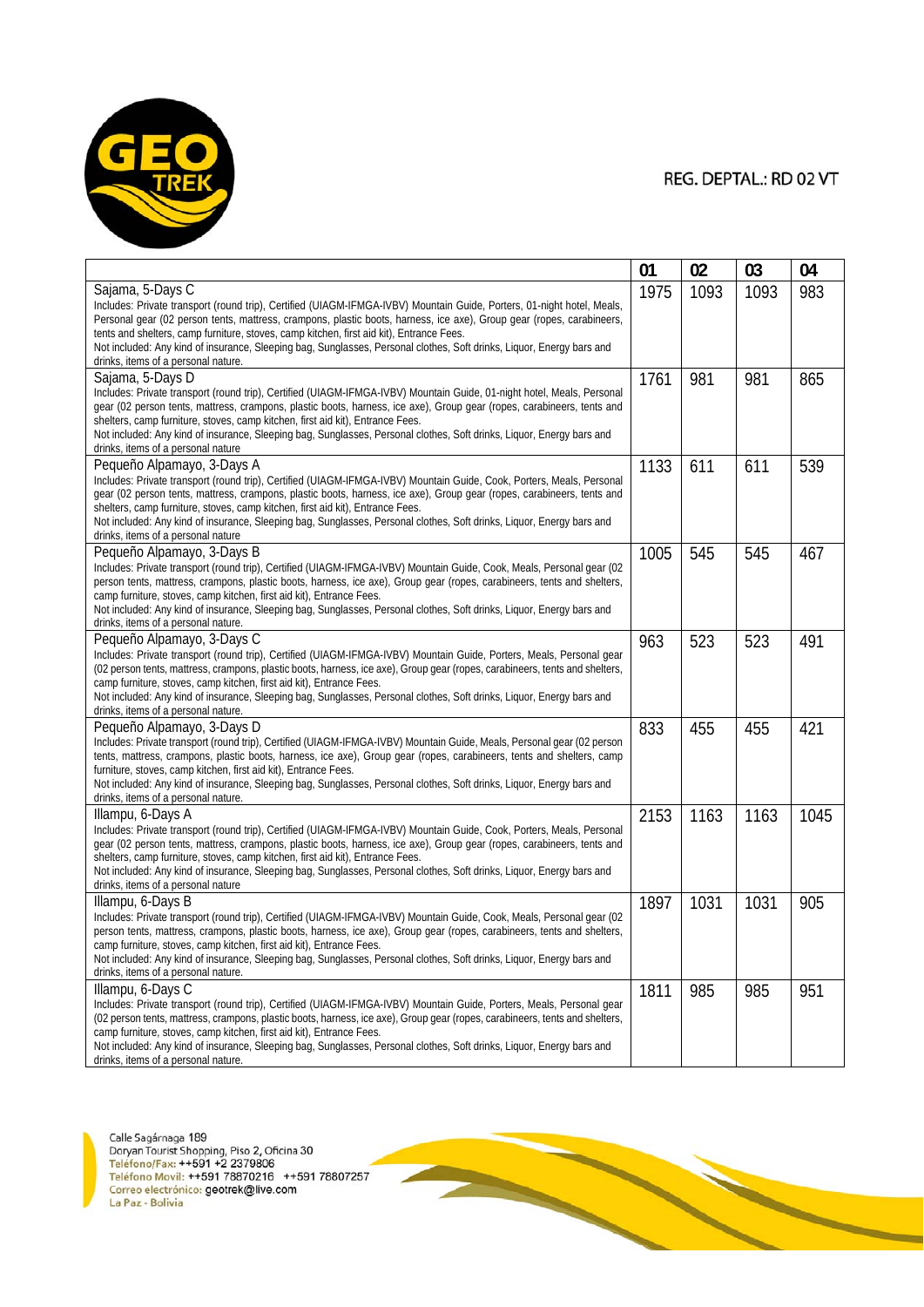

|                                                                                                                                                                                                                                                 | 01   | 02   | 03   | 04   |
|-------------------------------------------------------------------------------------------------------------------------------------------------------------------------------------------------------------------------------------------------|------|------|------|------|
| Illampu, 6-Days D                                                                                                                                                                                                                               | 1553 | 853  | 853  | 811  |
| Includes: Private transport (round trip), Certified (UIAGM-IFMGA-IVBV) Mountain Guide, Meals, Personal gear (02 person                                                                                                                          |      |      |      |      |
| tents, mattress, crampons, plastic boots, harness, ice axe), Group gear (ropes, carabineers, tents and shelters, camp                                                                                                                           |      |      |      |      |
| furniture, stoves, camp kitchen, first aid kit), Entrance Fees.                                                                                                                                                                                 |      |      |      |      |
| Not included: Any kind of insurance, Sleeping bag, Sunglasses, Personal clothes, Soft drinks, Liguor, Energy bars and                                                                                                                           |      |      |      |      |
| drinks, items of a personal nature.                                                                                                                                                                                                             |      |      |      |      |
| Illampu, 5-Days A                                                                                                                                                                                                                               | 1851 | 999  | 999  | 887  |
| Includes: Private transport (round trip), Certified (UIAGM-IFMGA-IVBV) Mountain Guide, Cook, Porters, Meals, Personal<br>gear (02 person tents, mattress, crampons, plastic boots, harness, ice axe), Group gear (ropes, carabineers, tents and |      |      |      |      |
| shelters, camp furniture, stoves, camp kitchen, first aid kit), Entrance Fees.                                                                                                                                                                  |      |      |      |      |
| Not included: Any kind of insurance, Sleeping bag, Sunglasses, Personal clothes, Soft drinks, Liguor, Energy bars and                                                                                                                           |      |      |      |      |
| drinks, items of a personal nature                                                                                                                                                                                                              |      |      |      |      |
| Illampu, 5-Days B                                                                                                                                                                                                                               | 1637 | 889  | 889  | 769  |
| Includes: Private transport (round trip), Certified (UIAGM-IFMGA-IVBV) Mountain Guide, Cook, Meals, Personal gear (02                                                                                                                           |      |      |      |      |
| person tents, mattress, crampons, plastic boots, harness, ice axe), Group gear (ropes, carabineers, tents and shelters,                                                                                                                         |      |      |      |      |
| camp furniture, stoves, camp kitchen, first aid kit), Entrance Fees.                                                                                                                                                                            |      |      |      |      |
| Not included: Any kind of insurance, Sleeping bag, Sunglasses, Personal clothes, Soft drinks, Liguor, Energy bars and                                                                                                                           |      |      |      |      |
| drinks, items of a personal nature.                                                                                                                                                                                                             |      |      |      |      |
| Illampu, 5-Days C                                                                                                                                                                                                                               | 1565 | 851  | 851  | 809  |
| Includes: Private transport (round trip), Certified (UIAGM-IFMGA-IVBV) Mountain Guide, Porters, Meals, Personal gear                                                                                                                            |      |      |      |      |
| (02 person tents, mattress, crampons, plastic boots, harness, ice axe), Group gear (ropes, carabineers, tents and shelters,                                                                                                                     |      |      |      |      |
| camp furniture, stoves, camp kitchen, first aid kit), Entrance Fees.<br>Not included: Any kind of insurance, Sleeping bag, Sunglasses, Personal clothes, Soft drinks, Liquor, Energy bars and                                                   |      |      |      |      |
| drinks, items of a personal nature.                                                                                                                                                                                                             |      |      |      |      |
| Illampu, 5-Days D                                                                                                                                                                                                                               | 1351 | 741  | 741  | 691  |
| Includes: Private transport (round trip), Certified (UIAGM-IFMGA-IVBV) Mountain Guide, Meals, Personal gear (02 person                                                                                                                          |      |      |      |      |
| tents, mattress, crampons, plastic boots, harness, ice axe), Group gear (ropes, carabineers, tents and shelters, camp                                                                                                                           |      |      |      |      |
| furniture, stoves, camp kitchen, first aid kit), Entrance Fees.                                                                                                                                                                                 |      |      |      |      |
| Not included: Any kind of insurance, Sleeping bag, Sunglasses, Personal clothes, Soft drinks, Liguor, Energy bars and                                                                                                                           |      |      |      |      |
| drinks, items of a personal nature.                                                                                                                                                                                                             |      |      |      |      |
| Ancohuma, 6-Days A                                                                                                                                                                                                                              | 2225 | 1237 | 1237 | 1125 |
| Includes: Private transport (round trip), Certified (UIAGM-IFMGA-IVBV) Mountain Guide, Cook, Porters, Meals, 01 night                                                                                                                           |      |      |      |      |
| hotel, Personal gear (02 person tents, mattress, crampons, plastic boots, harness, ice axe), Group gear (ropes,                                                                                                                                 |      |      |      |      |
| carabineers, tents and shelters, camp furniture, stoves, camp kitchen, first aid kit), Entrance Fees.                                                                                                                                           |      |      |      |      |
| Not included: Any kind of insurance, Sleeping bag, Sunglasses, Personal clothes, Soft drinks, Liguor, Energy bars and<br>drinks, items of a personal nature                                                                                     |      |      |      |      |
| Ancohuma, 6-Days B                                                                                                                                                                                                                              | 1967 | 1105 | 1105 | 983  |
| Includes: Private transport (round trip), Certified (UIAGM-IFMGA-IVBV) Mountain Guide, Cook, Meals, 01 night hotel,                                                                                                                             |      |      |      |      |
| Personal gear (02 person tents, mattress, crampons, plastic boots, harness, ice axe), Group gear (ropes, carabineers,                                                                                                                           |      |      |      |      |
| tents and shelters, camp furniture, stoves, camp kitchen, first aid kit), Entrance Fees.                                                                                                                                                        |      |      |      |      |
| Not included: Any kind of insurance, Sleeping bag, Sunglasses, Personal clothes, Soft drinks, Liguor, Energy bars and                                                                                                                           |      |      |      |      |
| drinks, items of a personal nature.                                                                                                                                                                                                             |      |      |      |      |
| Ancohuma, 6-Days C                                                                                                                                                                                                                              | 1881 | 1059 | 1059 | 1029 |
| Includes: Private transport (round trip), Certified (UIAGM-IFMGA-IVBV) Mountain Guide, Porters, Meals, 01 night hotel,                                                                                                                          |      |      |      |      |
| Personal gear (02 person tents, mattress, crampons, plastic boots, harness, ice axe), Group gear (ropes, carabineers,                                                                                                                           |      |      |      |      |
| tents and shelters, camp furniture, stoves, camp kitchen, first aid kit), Entrance Fees.                                                                                                                                                        |      |      |      |      |
| Not included: Any kind of insurance, Sleeping bag, Sunglasses, Personal clothes, Soft drinks, Liguor, Energy bars and<br>drinks, items of a personal nature.                                                                                    |      |      |      |      |
| Ancohuma, 6-Days D                                                                                                                                                                                                                              | 1625 | 927  | 927  | 889  |
| Includes: Private transport (round trip), Certified (UIAGM-IFMGA-IVBV) Mountain Guide, Meals, 01 night Hotel, Personal                                                                                                                          |      |      |      |      |
| gear (02 person tents, mattress, crampons, plastic boots, harness, ice axe), Group gear (ropes, carabineers, tents and                                                                                                                          |      |      |      |      |
| shelters, camp furniture, stoves, camp kitchen, first aid kit), Entrance Fees.                                                                                                                                                                  |      |      |      |      |
| Not included: Any kind of insurance, Sleeping bag, Sunglasses, Personal clothes, Soft drinks, Liquor, Energy bars and                                                                                                                           |      |      |      |      |
| drinks, items of a personal nature.                                                                                                                                                                                                             |      |      |      |      |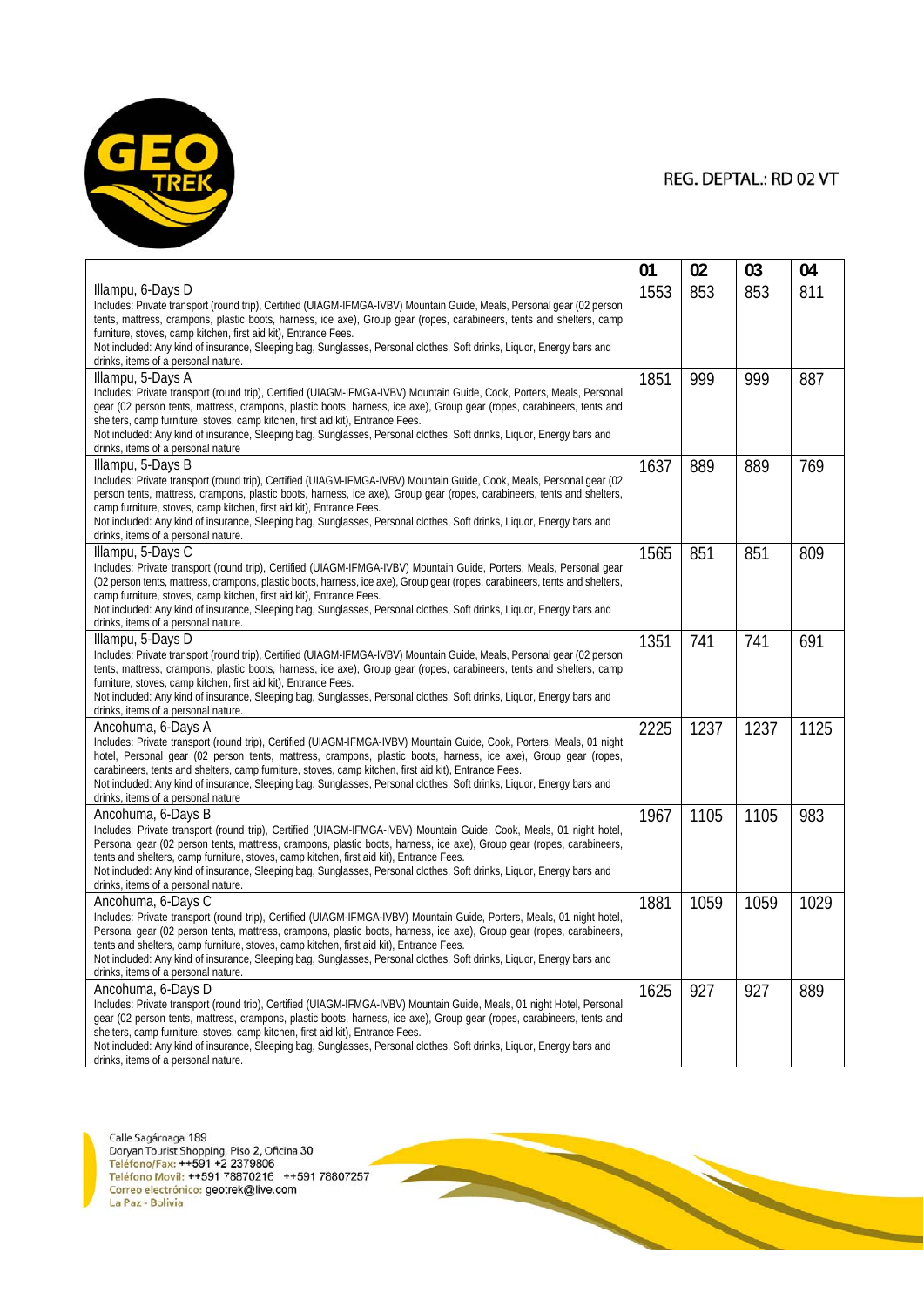

|                                                                                                                                                                                                          | 01   | 02   | 03   | 04  |
|----------------------------------------------------------------------------------------------------------------------------------------------------------------------------------------------------------|------|------|------|-----|
| Ancohuma, 5-Days A                                                                                                                                                                                       | 1937 | 1043 | 1043 | 911 |
| Includes: Private transport (round trip), Certified (UIAGM-IFMGA-IVBV) Mountain Guide, Cook, Porters, Meals, Personal                                                                                    |      |      |      |     |
| gear (02 person tents, mattress, crampons, plastic boots, harness, ice axe), Group gear (ropes, carabineers, tents and                                                                                   |      |      |      |     |
| shelters, camp furniture, stoves, camp kitchen, first aid kit), Entrance Fees.                                                                                                                           |      |      |      |     |
| Not included: Any kind of insurance, Sleeping bag, Sunglasses, Personal clothes, Soft drinks, Liquor, Energy bars and<br>drinks, items of a personal nature                                              |      |      |      |     |
| Ancohuma, 5-Days B                                                                                                                                                                                       | 1723 | 933  | 933  | 793 |
| Includes: Private transport (round trip), Certified (UIAGM-IFMGA-IVBV) Mountain Guide, Cook, Meals, Personal gear (02                                                                                    |      |      |      |     |
| person tents, mattress, crampons, plastic boots, harness, ice axe), Group gear (ropes, carabineers, tents and shelters,                                                                                  |      |      |      |     |
| camp furniture, stoves, camp kitchen, first aid kit), Entrance Fees.                                                                                                                                     |      |      |      |     |
| Not included: Any kind of insurance, Sleeping bag, Sunglasses, Personal clothes, Soft drinks, Liguor, Energy bars and                                                                                    |      |      |      |     |
| drinks, items of a personal nature.                                                                                                                                                                      |      |      |      |     |
| Ancohuma, 5-Days C                                                                                                                                                                                       | 1651 | 895  | 895  | 833 |
| Includes: Private transport (round trip), Certified (UIAGM-IFMGA-IVBV) Mountain Guide, Porters, Meals, Personal gear                                                                                     |      |      |      |     |
| (02 person tents, mattress, crampons, plastic boots, harness, ice axe), Group gear (ropes, carabineers, tents and shelters,                                                                              |      |      |      |     |
| camp furniture, stoves, camp kitchen, first aid kit), Entrance Fees.<br>Not included: Any kind of insurance, Sleeping bag, Sunglasses, Personal clothes, Soft drinks, Liguor, Energy bars and            |      |      |      |     |
| drinks, items of a personal nature.                                                                                                                                                                      |      |      |      |     |
| Ancohuma, 5-Days D                                                                                                                                                                                       | 1437 | 785  | 785  | 715 |
| Includes: Private transport (round trip), Certified (UIAGM-IFMGA-IVBV) Mountain Guide, Meals, Personal gear (02 person                                                                                   |      |      |      |     |
| tents, mattress, crampons, plastic boots, harness, ice axe), Group gear (ropes, carabineers, tents and shelters, camp                                                                                    |      |      |      |     |
| furniture, stoves, camp kitchen, first aid kit), Entrance Fees.                                                                                                                                          |      |      |      |     |
| Not included: Any kind of insurance, Sleeping bag, Sunglasses, Personal clothes, Soft drinks, Liquor, Energy bars and                                                                                    |      |      |      |     |
| drinks, items of a personal nature.                                                                                                                                                                      |      |      |      |     |
| Jankho Huyo, 2-Days A                                                                                                                                                                                    | 861  | 461  | 461  | 387 |
| Includes: Private transport (round trip), Certified (UIAGM-IFMGA-IVBV) Mountain Guide, Cook, Porters, Meals, Personal                                                                                    |      |      |      |     |
| gear (02 person tents, mattress, crampons, plastic boots, harness, ice axe), Group gear (ropes, carabineers, tents and                                                                                   |      |      |      |     |
| shelters, camp furniture, stoves, camp kitchen, first aid kit), Entrance Fees.<br>Not included: Any kind of insurance, Sleeping bag, Sunglasses, Personal clothes, Soft drinks, Liquor, Energy bars and  |      |      |      |     |
| drinks, items of a personal nature.                                                                                                                                                                      |      |      |      |     |
| Jankho Huyo, 2-Days B                                                                                                                                                                                    | 775  | 417  | 417  | 341 |
| Includes: Private transport (round trip), Certified (UIAGM-IFMGA-IVBV) Mountain Guide, Cook, Meals, Personal gear (02                                                                                    |      |      |      |     |
| person tents, mattress, crampons, plastic boots, harness, ice axe), Group gear (ropes, carabineers, tents and shelters,                                                                                  |      |      |      |     |
| camp furniture, stoves, camp kitchen, first aid kit), Entrance Fees.                                                                                                                                     |      |      |      |     |
| Not included: Any kind of insurance, Sleeping bag, Sunglasses, Personal clothes, Soft drinks, Liguor, Energy bars and                                                                                    |      |      |      |     |
| drinks, items of a personal nature.                                                                                                                                                                      |      |      |      |     |
| Jankho Huyo, 2-Days C                                                                                                                                                                                    | 747  | 403  | 403  | 357 |
| Includes: Private transport (round trip), Certified (UIAGM-IFMGA-IVBV) Mountain Guide, Porters, Meals, Personal gear                                                                                     |      |      |      |     |
| (02 person tents, mattress, crampons, plastic boots, harness, ice axe), Group gear (ropes, carabineers, tents and shelters,                                                                              |      |      |      |     |
| camp furniture, stoves, camp kitchen, first aid kit), Entrance Fees.<br>Not included: Any kind of insurance, Sleeping bag, Sunglasses, Personal clothes, Soft drinks, Liguor, Energy bars and            |      |      |      |     |
| drinks, items of a personal nature.                                                                                                                                                                      |      |      |      |     |
| Jankho Huyo, 2-Days D                                                                                                                                                                                    | 661  | 359  | 359  | 309 |
| Includes: Private transport (round trip), Certified (UIAGM-IFMGA-IVBV) Mountain Guide, Meals, Personal gear (02 person                                                                                   |      |      |      |     |
| tents, mattress, crampons, plastic boots, harness, ice axe), Group gear (ropes, carabineers, tents and shelters, camp                                                                                    |      |      |      |     |
| furniture, stoves, camp kitchen, first aid kit), Entrance Fees.                                                                                                                                          |      |      |      |     |
| Not included: Any kind of insurance, Sleeping bag, Sunglasses, Personal clothes, Soft drinks, Liguor, Energy bars and                                                                                    |      |      |      |     |
| drinks, items of a personal nature.                                                                                                                                                                      |      |      |      |     |
| Parinacota o Pomerape, 3-Days A                                                                                                                                                                          | 1443 | 801  | 801  | 685 |
| Includes: Private transport (round trip), Certified (UIAGM-IFMGA-IVBV) Mountain Guide, Cook, Porters, Meals, Personal                                                                                    |      |      |      |     |
| gear (02 person tents, mattress, crampons, plastic boots, harness, ice axe), Group gear (ropes, carabineers, tents and<br>shelters, camp furniture, stoves, camp kitchen, first aid kit), Entrance Fees. |      |      |      |     |
| Not included: Any kind of insurance, Sleeping bag, Sunglasses, Personal clothes, Soft drinks, Liquor, Energy bars and                                                                                    |      |      |      |     |
| drinks, items of a personal nature.                                                                                                                                                                      |      |      |      |     |